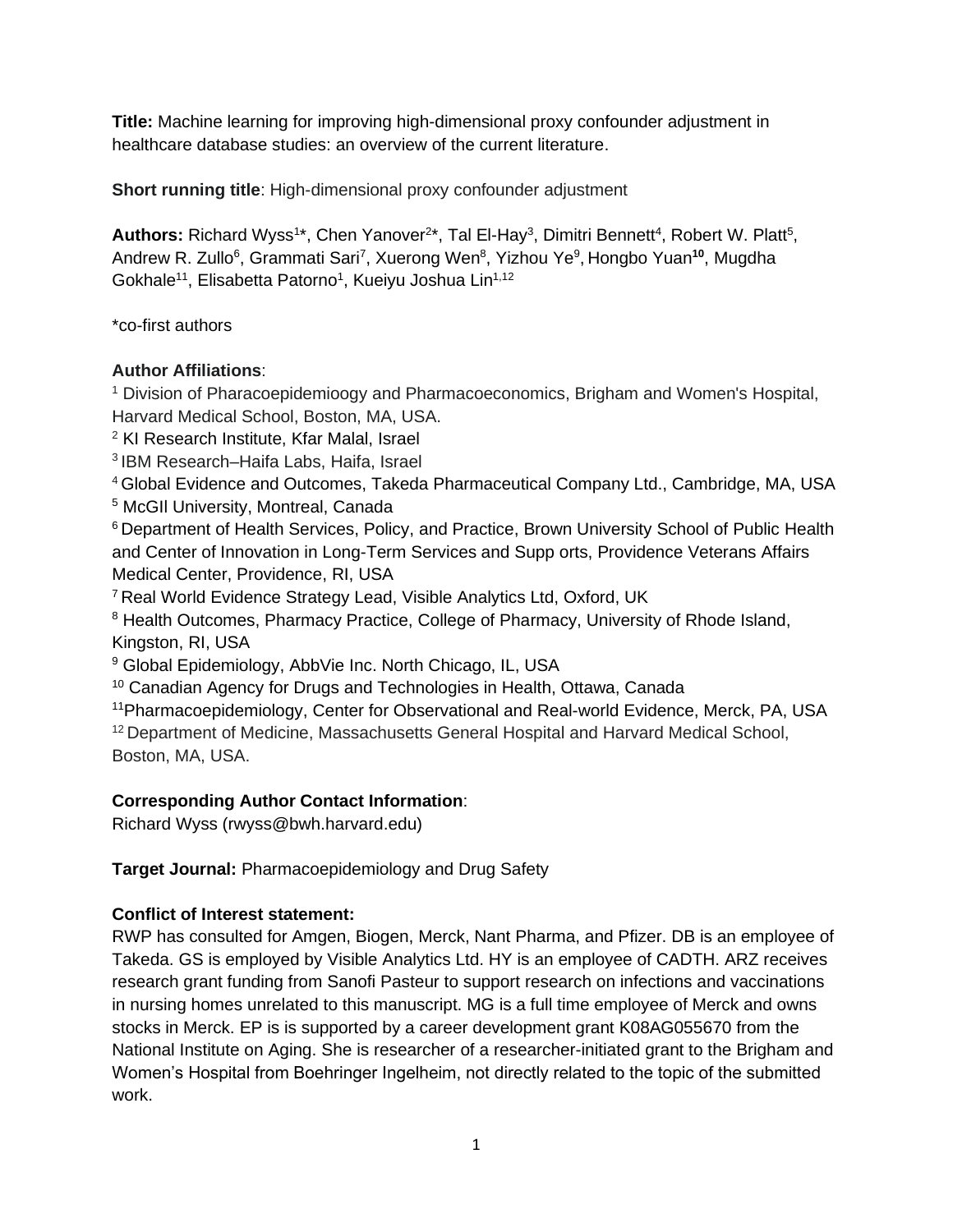**Word Count:** 4,080 (4,000 limit)

**Funding and Competing Interests:** Funding to support this manuscript development was provided by the International Society for Pharmacoepidemiology (ISPE).

# **Prior Presentation**

No prior submissions or presentations have been done on this paper.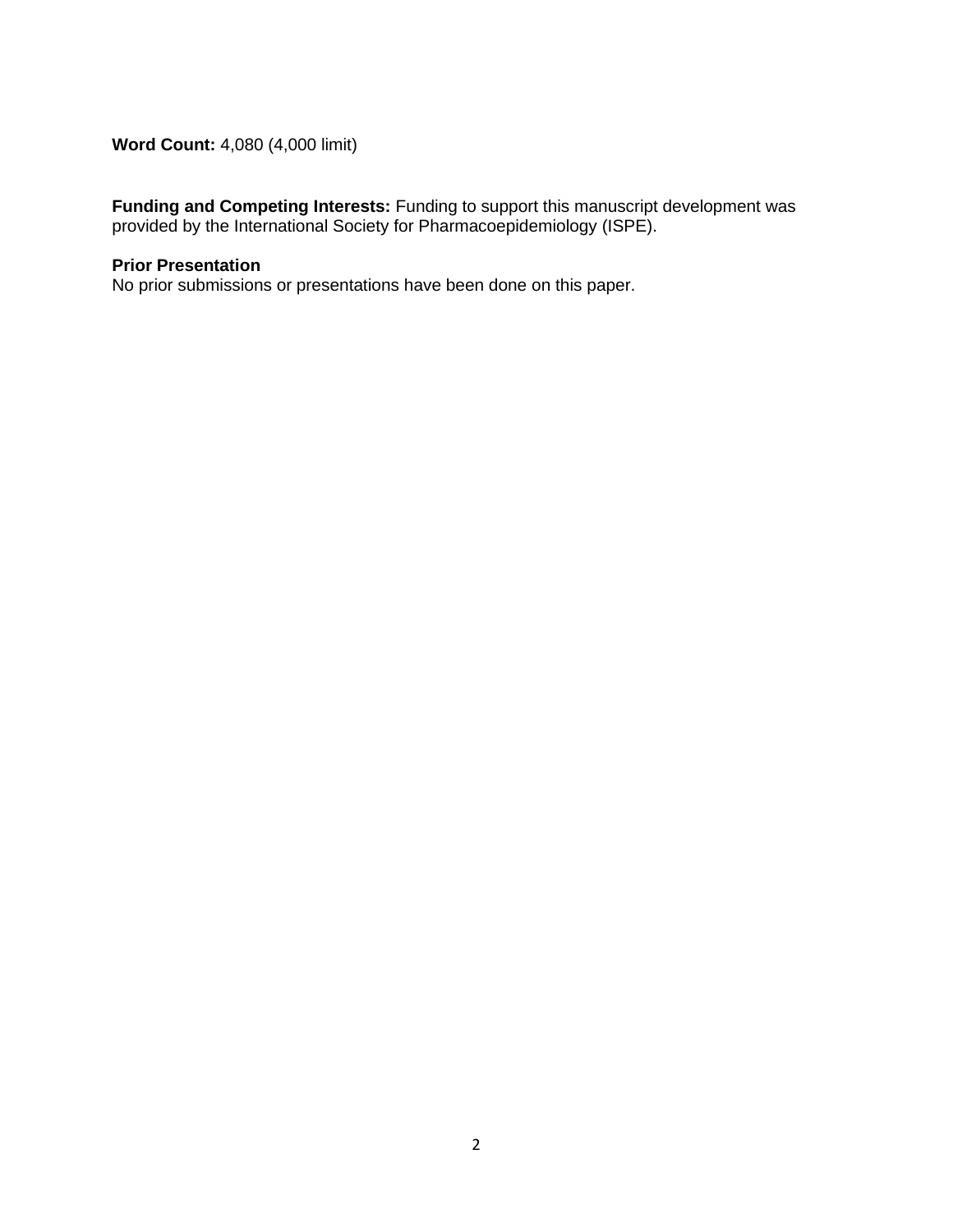#### **Abstract**

Controlling for large numbers of variables that collectively serve as 'proxies' for unmeasured factors can often improve confounding control in pharmacoepidemiologic studies utilizing administrative healthcare databases. There is a growing body of evidence showing that datadriven machine learning algorithms for high-dimensional proxy confounder adjustment can supplement investigator-specified variables to improve confounding control compared to adjustment based on investigator-specified variables alone. Consequently, there has been a recent focus on the development of data-driven methods for high-dimensional proxy confounder adjustment. In this paper, we discuss the considerations underpinning three areas for data-driven high-dimensional proxy confounder adjustment: 1) feature generation—transforming raw data into covariates (or features) to be used for proxy adjustment; 2) covariate prioritization, selection and adjustment; and 3) diagnostic assessment. We discuss current approaches and recent advancements within each area, including the most widely used approach to proxy confounder adjustment in healthcare database studies (the high-dimensional propensity score or hdPS). We also discuss limitations of the hdPS and outline recent advancements that incorporate the principles of proxy adjustment with machine learning extensions to improve performance. We further discuss challenges and areas of future development within each area.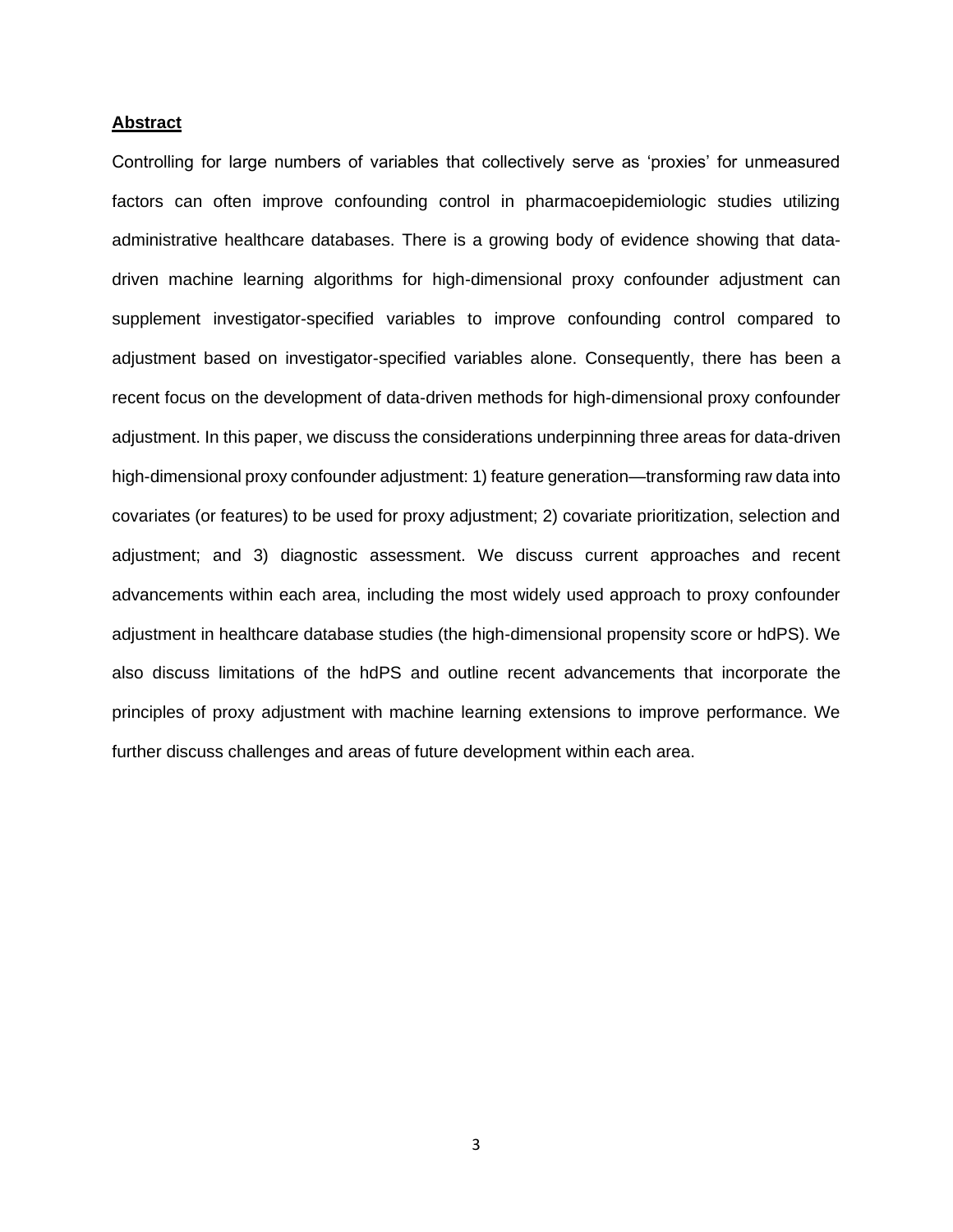# **Key Points**

- To improve confounding control in healthcare database studies, data-driven algorithms can be used to leverage the large volume of information in healthcare databases to generate and identify features that indirectly capture information on unmeasured or unspecified confounding factors (proxy confounders).
- Three areas to consider for data-driven high-dimensional proxy confounder adjustment include: 1) feature generation—transforming raw data into covariates (or features) to be used for proxy adjustment; 2) covariate prioritization, selection and adjustment; and 3) diagnostic assessment.
- The areas of feature generation and diagnostic assessment have particular limitations and challenges when applying machine learning algorithms for high-dimensional proxy confounder adjustment.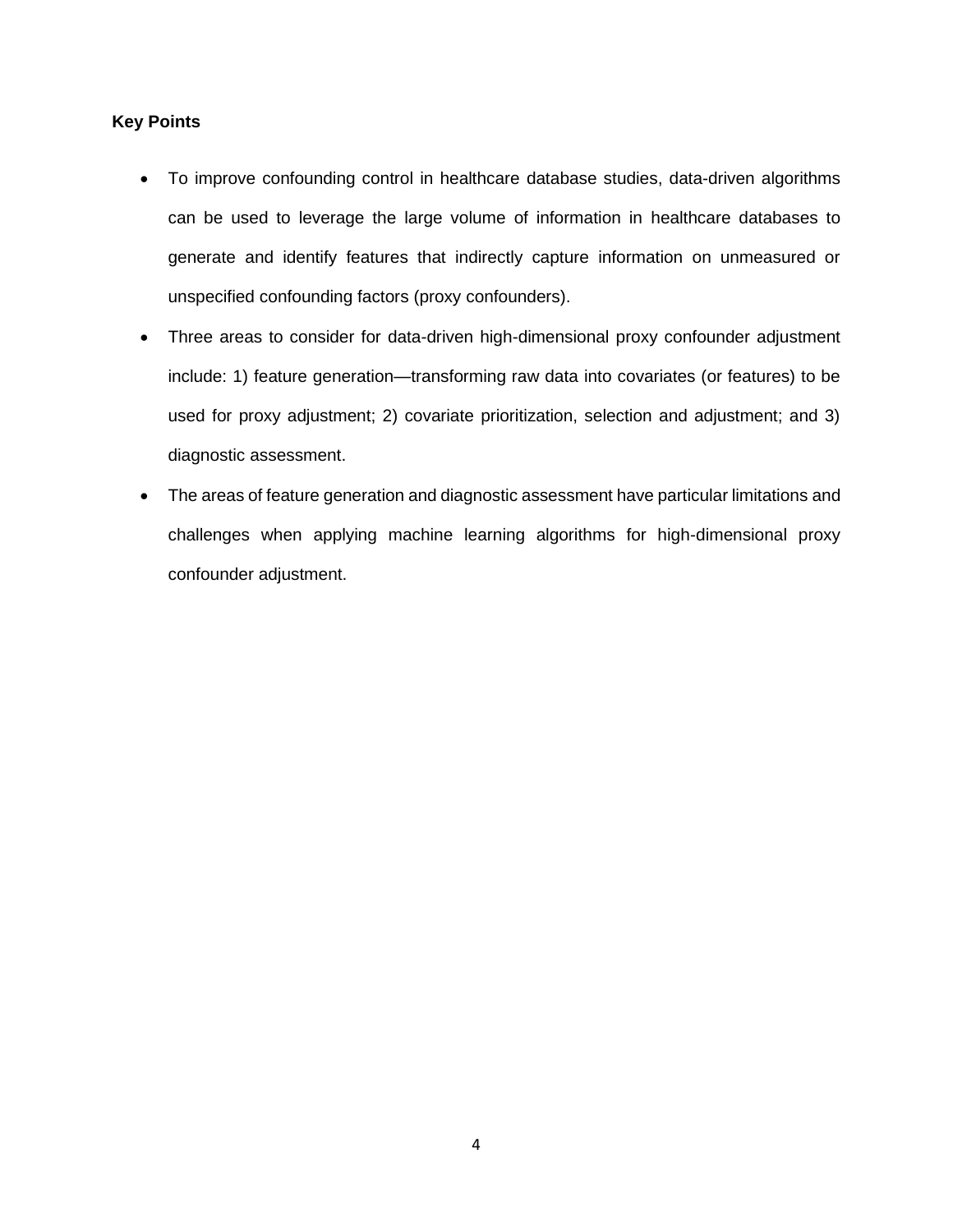### **1. Introduction**

Routinely-collected healthcare data are increasingly being used to generate real-world evidence (RWE) to inform decision making in clinical practice, drug development, and health policy.<sup>1</sup> However, unmeasured confounding from non-randomized treatment allocation and poorly measured information on comorbidities, disease progression, and disease severity remains a fundamental obstacle to effectively utilizing these data sources for RWE generation.<sup>2</sup> Statistical methods should therefore be used to extract the maximum possible information on confounding from the data to minimize the effects of unmeasured confounding so that accurate comparative estimates of treatments' effectiveness and safety can be obtained. Approaches to mitigate confounding bias would ideally be based on causal diagrams and expert knowledge for confounder selection.<sup>3</sup> However, adjustment based on researcher-specified variables alone is not always adequate because some confounders are either unknown to researchers or not directly measured in these data sources.

To improve confounding control in healthcare database studies, data-driven algorithms can be used to leverage the large volume of information in these data sources to generate and identify features that indirectly capture information on unmeasured or unspecified confounding factors (proxy confounders).<sup>4</sup> Proxy confounder adjustment is based on the concept that unmeasured confounding can be mitigated by adjusting for large numbers of variables that collectively serve as proxies for unobserved factors. <sup>5</sup> For example, donepezil use (captured in any claims database) could be used as a proxy for cognitive impairment since cognitive impairment and early Alzheimer's disease and related disorders (ADRD) are often unmeasured in administrative data (Figure 1). For more on the concept of proxy confounder adjustment see VanderWeele<sup>3</sup> and Schneeweiss<sup>4</sup>.

While researcher-specified confounders are identified using expert background knowledge, empirical or proxy confounders are identified using empirical associations and coding patterns observed in the data. There is a growing body of evidence showing that complementing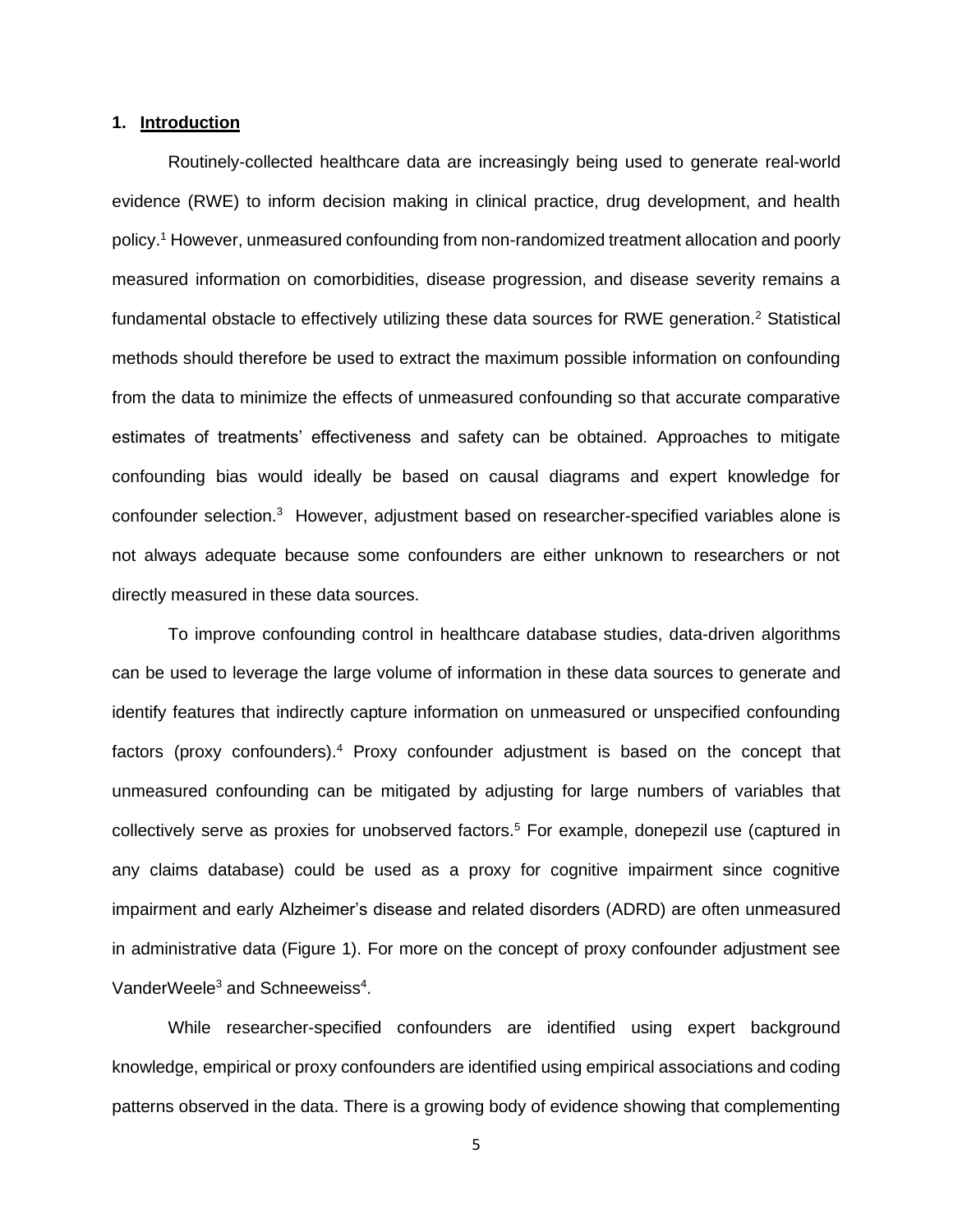researcher-specified variables with empirically-identified proxy confounders improves confounding control compared to adjustment based on researcher-specified confounders alone.<sup>4,6-9</sup> Consequently, there has been a recent focus on the development of data-driven methods to empirically identify high-dimensional sets of proxy variables for adjustment in healthcare database studies.<sup>6,10-18</sup>

In this paper, we discuss the considerations underpinning three areas for data-driven highdimensional proxy confounder adjustment: 1) feature generation—transforming raw data into covariates (or features) to be used for proxy adjustment; 2) covariate prioritization, selection and adjustment; and 3) diagnostic assessment (Figure 2). We discuss current approaches and recent advancements within each area, including the most widely used approach to proxy confounder adjustment in healthcare database studies (the high-dimensional propensity score or hdPS). We also discuss limitations of the hdPS and outline recent advancements that incorporate the principles of proxy adjustment with machine learning (ML) extensions to improve performance. We further discuss challenges and areas of future development within each area. We give particular focus to diagnostics for validity assessment as this has received the least attention when performing high-dimensional proxy confounder adjustment in the pharmacoepidemiology literature.

### **2. Generating features for proxy confounder adjustment**

The first challenge for proxy confounder adjustment is determining how to best leverage the full information content in healthcare databases to generate features (or proxy variables) that best capture confounder information. Several approaches for feature generation of proxy confounders have been applied in the pharmacoepidemiologic literature. These have ranged from very simple approaches that generate binary indicators representing whether or not a given code occurs during a pre-defined exposure assessment period, <sup>19</sup> to more sophisticated approaches that transform information from healthcare databases into a common data model format with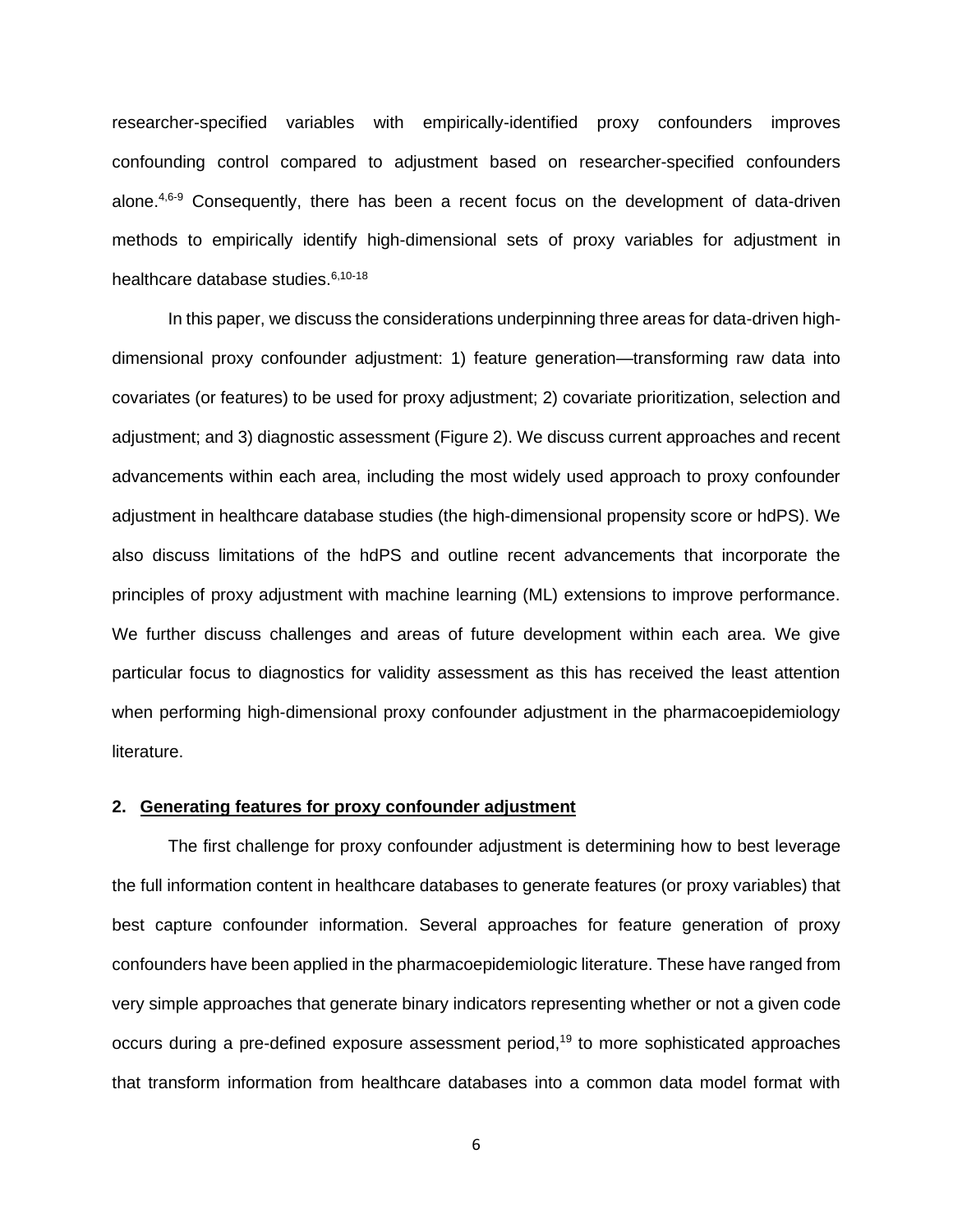common terminologies and coding schemes representing health concepts.20-22 Examples include the Observational Medical Outcomes Partnership (OMOP) Common Data Model, maintained by the open-science Observational Health Data Sciences and Informatics (OHDSI) network and also used in the European Health Data and Evidence Network (EHDEN) project, and the National Patient-Centered Clinical Research Network (PCORnet).<sup>23-25</sup> Generating features consistent with a common data model format can be advantageous for capturing relevant health concepts, but these approaches require more data pre-processing to extract and transform the original codes into variables representing health concepts.

Instead of generating features based on health concepts, an alternative approach is to generate features based on empirical associations and longitudinal coding patterns observed in the data. Such approaches can be more flexible since they can be independent of the coding system and do not rely on a common data model.<sup>6</sup> The hdPS has become the most widely used tool to generate features based on observed coding patterns in healthcare claims databases.<sup>6</sup> The hdPS generates features by transforming raw medical codes into binary indicator variables based on the frequency of occurrence of each code during a defined pre-exposure period.

By taking into account the frequency of occurrence of various codes during the covariate assessment period, the hdPS tries to capture information on the intensity of the medical event or drug dispensing. In theory, algorithms could consider more complex longitudinal coding patterns to try and capture additional confounder information. For example, recent work has proposed using neural networks to model a patient's full course of care to consider temporal sequences of a specific course of treatment.<sup>26</sup> The use of neural networks for extracting confounder information by modeling complex coding patterns is promising but examples are limited.<sup>27,28</sup>

*2.1 Challenges in generating features for proxy adjustment from unstructured free-text electronic health records:*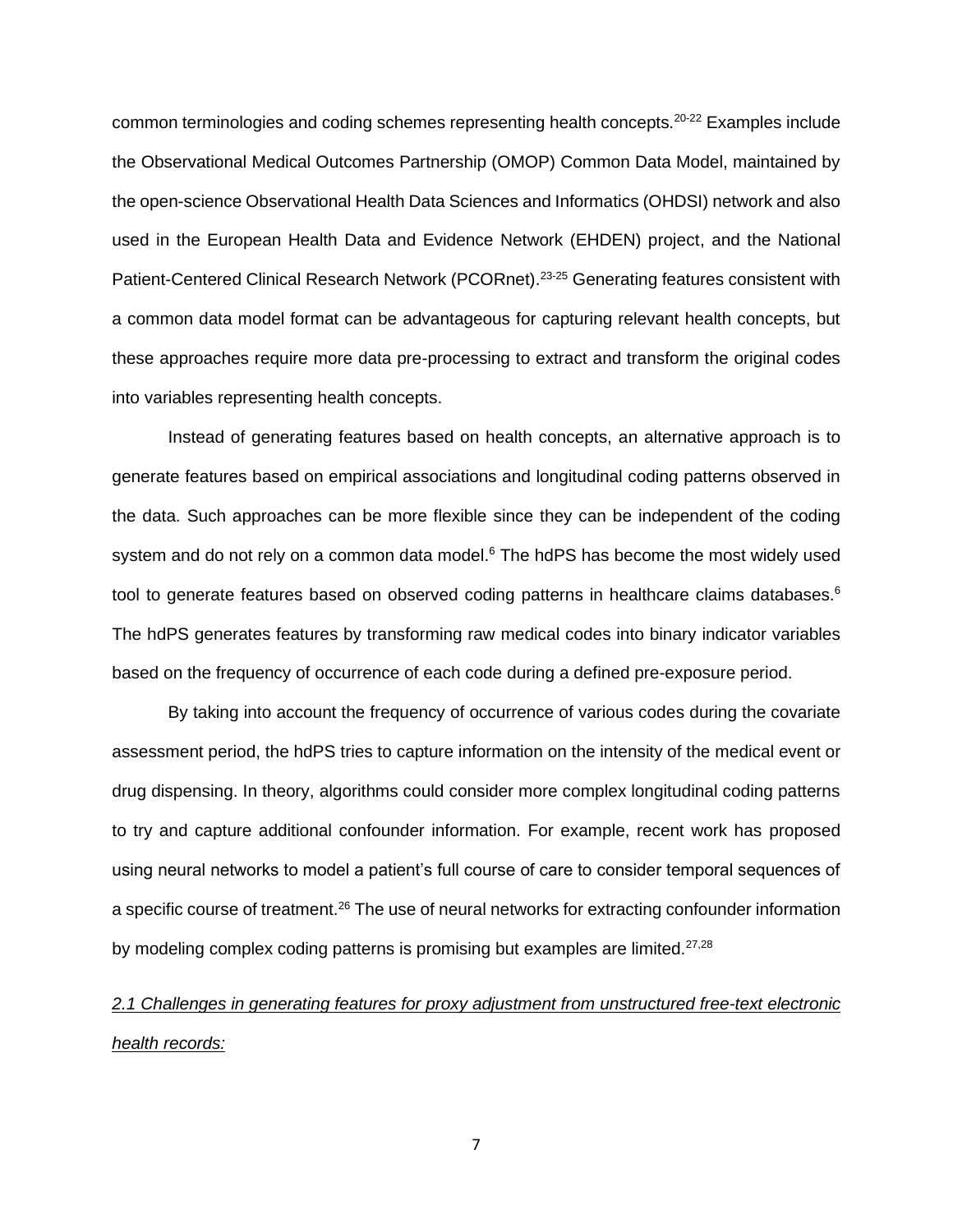An important limitation of current high-dimensional proxy confounder adjustment approaches is that they can only use structured electronic healthcare information. However, much of the essential confounder information, such as patient-reported symptoms, severity, stage and prognosis of the disease, and functional status, is frequently recorded in free-text notes or reports in electronic health records (EHRs) that are substantially underutilized for confounding adjustment. This limitation has left some key research questions unaddressable, at least in some populations, with routine-care databases due to unmeasured confounding. 29,30

Less is currently known about the impact of incorporating these data for confounding adjustment since unstructured data are not readily analyzable. Natural language processing (NLP) is a subfield of machine learning that can be used to generate variables from unstructured free text.<sup>31</sup> NLP methods are increasingly used to identify health outcomes from EHRs, but the application of NLP algorithms for purposes of identifying high-dimensional sets of confounding factors is limited.<sup>32</sup> More research is needed on the use of NLP algorithms for generating highdimensional sets of proxy confounders and the value of unstructured EHR data in proxy adjustment. Future research could evaluate the use of more sophisticated NLP methods to convert unstructured data into structured features. Scalable NLP methods that could potentially be used to convert unstructured information into structured data could include named entity recognition (clinical and contextual information extraction and encoding),33-36 distributional semantics models, 37-39 and word embeddings. 40,41 A detailed discussion on NLP is provided elsewhere.<sup>31</sup>

#### **3. Covariate Prioritization, Selection, and Adjustment**

Once proxy variables have been generated through transformations of the raw data, some degree of dimension reduction is needed to prioritize and select variables for adjustment. The hdPS prioritizes or ranks each generated variable based on its potential for bias by assessing the variable's prevalence and univariate, or marginal, association with the treatment and outcome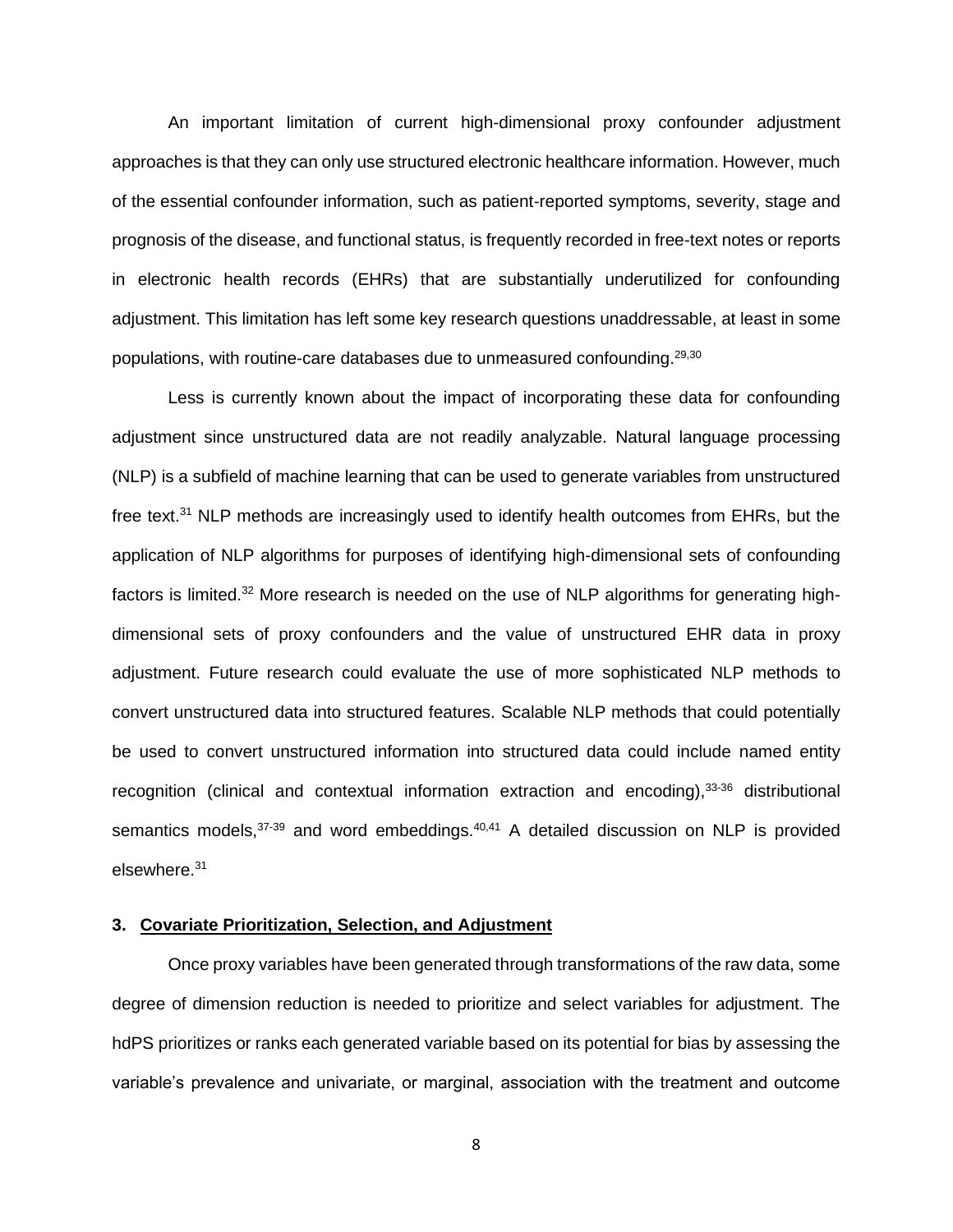using the Bross bias formula.<sup>6,42,43</sup> From this ordered list, researchers then specify the number of variables to include for adjustment along with pre-specified variables such as age and gender.

### *3.1. Limitations of the hdPS prioritization:*

While the hdPS has been shown to often improve confounding control when used to complement investigator-specified confounders,  $6,8,9,44,45$  there are cases where adjustment for hdPS generated variables had no impact or even harmed the properties of effect estimates beyond adjustment for researcher-specified confounders alone.<sup>46,47</sup> Limitations of the hdPS prioritization include: 1) the method assesses a variable's potential confounding impact through marginal, or univariate, associations with both treatment and outcome (ideally one would want to consider conditional (or joint) associations among variables); 2) the method requires researchers to subjectively determine how many "proxy" variables to include for adjustment. These limitations can lead to "*over adjusting*" for variables that can harm the properties of effect estimates without reducing bias (Figure 3).<sup>48-50</sup>

The choice of the number of proxy variables to include in an hdPS model to adequately control for confounding without "*over adjusting*" varies according to the properties and structure of a given dataset and cannot be identified by only evaluating marginal associations between variables. Determining how many empirically identified "proxy" confounders to include for adjustment is particularly challenging in studies with rare events-settings relevant to RWE studies. In these settings, previous work has shown unstable effect estimates where results are highly dependent on the number of "proxy" confounders included for adjustment.<sup>9,44</sup>

### *3.2. Machine learning extensions for covariate prioritization and selection*

To overcome the limitations outlined above, recent studies have developed extensions for proxy confounder adjustment that combine the principles of proxy confounder adjustment with ML tools for prediction modeling and variable selection. These tools have largely focused on incorporating principles for proxy confounder adjustment with regularized regression and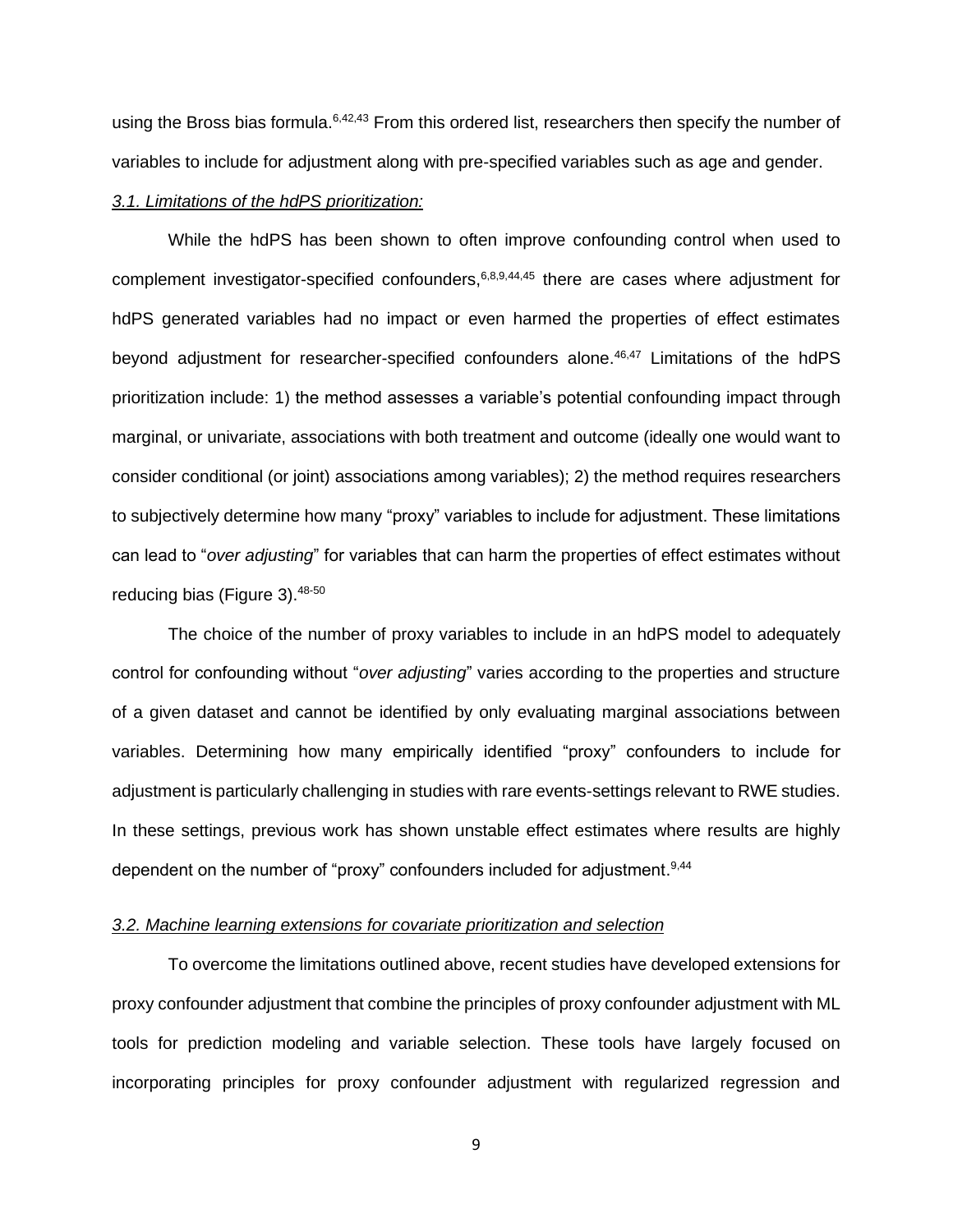Targeted Learning tools, including Super Learning and Collaborative Targeted variable selection. While other machine learning tools for variable prioritization and selection are available (e.g., principal components, random forests, feature importance selection with neural networks), here we focus on targeted learning tools and regularized regression as these have been the most widely used approaches in the pharmacoepidemiology literature.

*Regularized Regression for high-dimensional proxy confounder adjustment*: Regularized regression models use penalized maximum likelihood estimation to shrink imprecise model coefficients toward zero. LASSO is the most commonly used regularized regression model for variable selection in high-dimensional covariate datasets.<sup>45,51</sup> Previous work<sup>20-22,52</sup> found that LASSO regression can be used to select a subset of generated "proxy" confounders to supplement researcher-specified confounders to form the adjustment set for confounding control. To improve the performance of regularized regression for high-dimensional confounder selection, several studies have developed variations of LASSO that consider covariate associations with both treatment and outcome when penalizing the likelihood function. These recent extensions include: 1) Outcome adaptive LASSO<sup>17</sup>, 2) Group LASSO,<sup>16</sup> 3) Highly Adaptive LASSO,<sup>53</sup> 4) Highly Adaptive Outcome LASSO,<sup>11</sup> and 5) Collaborative Controlled LASSO.<sup>54</sup> Other versions of regularized regression, including ridge regression and elastic net, have also been shown to perform well for confounder selection and can be preferable to the LASSO penalization in certain settings.<sup>52</sup>

*Combining the hdPS with Super Learning:* Super Learning is an ensemble ML algorithm for prediction modeling that forms a set of predicted values based on the optimal weighted combination of a set of user-specified prediction models. 55,56 The flexibility of *super learning* can be utilized to identify a small number of optimally performing prediction algorithms that generally perform best for a given data structure. Previous work has combined Super Learning with proxy confounder adjustment in high-dimensional covariate spaces. <sup>18</sup> Super Learning can simplify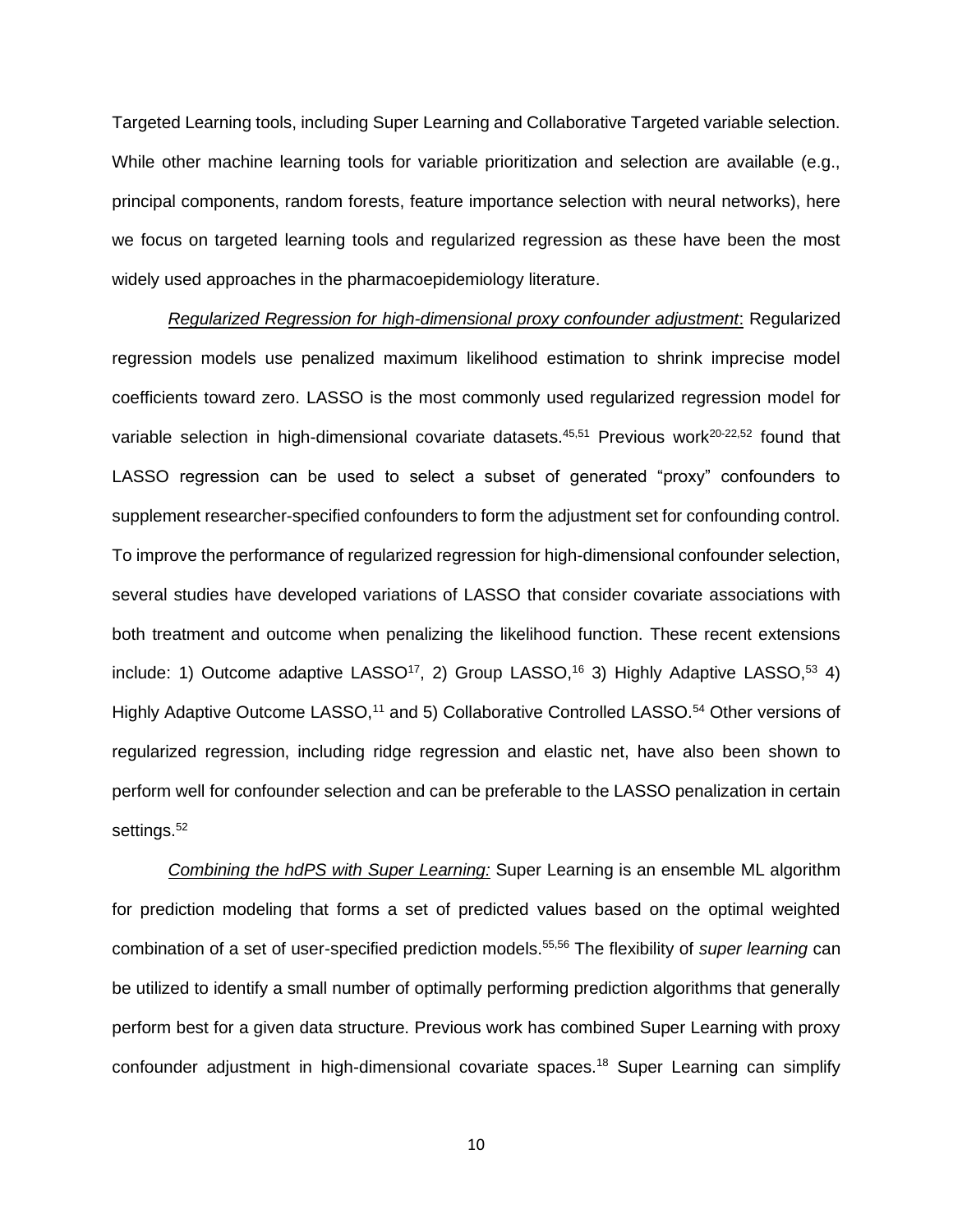propensity score estimation in high dimensions and has been shown to perform well in a number of simulations.<sup>13,18</sup>

*High-dimensional proxy adjustment with scalable versions of Collaborative Targeted Maximum Likelihood Estimation (CTMLE)*: CTMLE is an extension of the doubly robust targeted maximum likelihood estimation (TMLE) method.<sup>57,58</sup> TMLE consists of fitting an initial outcome model to predict the counterfactual outcomes for each individual, then using the estimated propensity score to fluctuate this initial estimate to optimize a bias/variance tradeoff for a specified causal parameter (i.e., the treatment effect). CTMLE extends TMLE by using an iterative forward selection process to construct a series of TMLE estimators, where each successive TMLE estimator controls for one additional variable to consider how a variable relates to both treatment and outcome after conditioning on a set of previously selected variables.<sup>57,58</sup> By taking into account a variable's conditional association with both treatment and outcome, CTMLE avoids "*over-adjustment*" to improve the properties of effect estimates by reducing the likelihood of controlling for variables that are conditionally independent of the outcome after adjusting for a set of previously identified confounders. Recent work has developed adaptations of CTMLE that are computationally scalable to large healthcare databases.<sup>14</sup> These adaptations modify the standard version of CTMLE by including a pre-ordering of variables to avoid the iterative process of searching through each variable in the selection procedure. Simulations indicate that computational gains are substantial and that combining scalable CTMLE with methods for proxy adjustment work well relative to the standard instantiations of CTMLE, hdPS, and TMLE.<sup>14,18</sup>

## *3.3. Adjustment for proxy confounders.*

Once proxy confounders have been prioritized and selected, researchers must determine a method for adjustment and causal estimation. Propensity score methods (e.g., propensity score matching, inverse probability weighting) using logistic regression for estimation of the propensity score function have become the most common approach for adjustment of selected proxy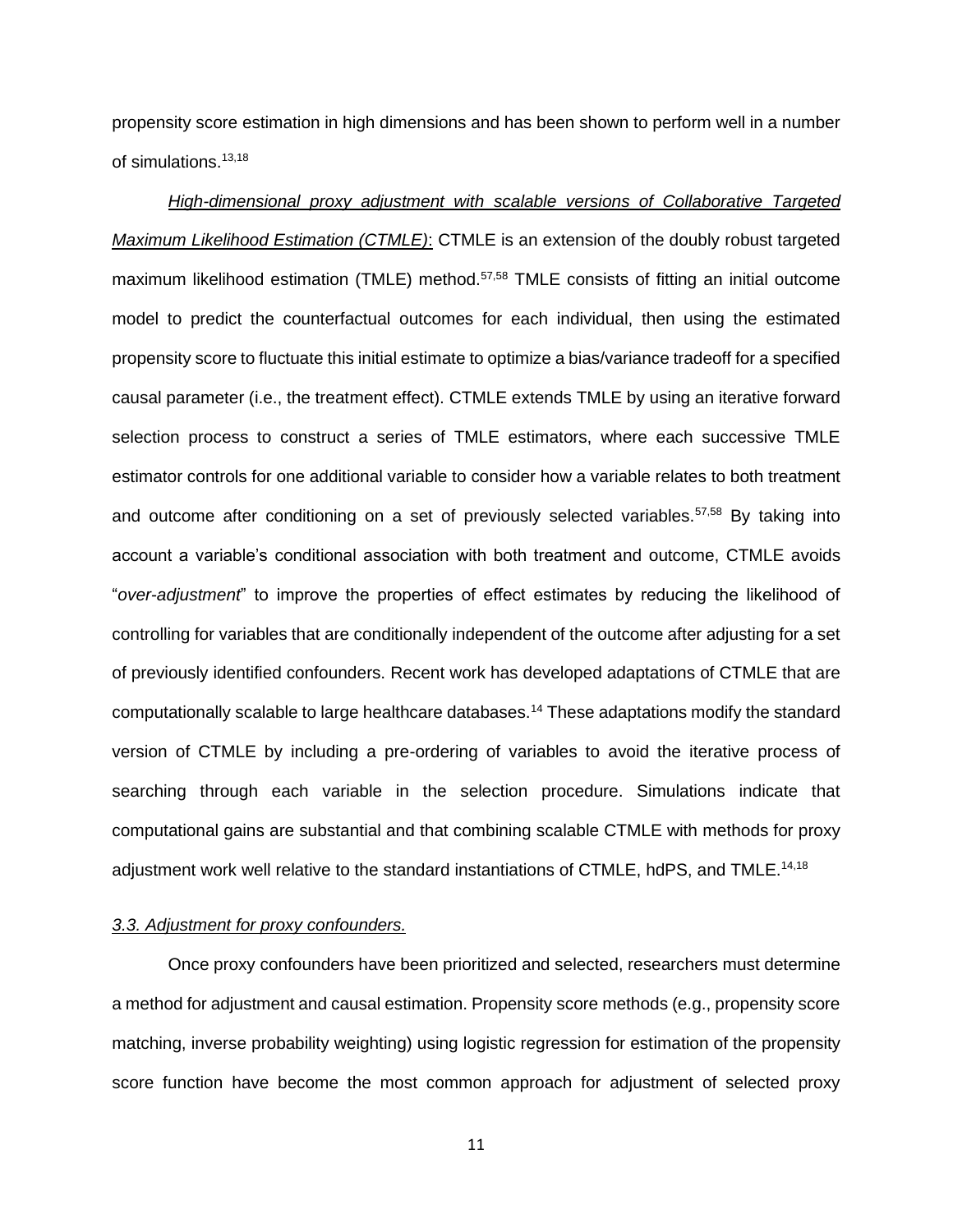confounders in the medical literature.<sup>59,60</sup> Some evidence suggests that improvements can be gained in both predictive performance and bias reduction when using more flexible ML models for propensity score estimation.<sup>28,61-63</sup> Another avenue for improving estimations is to adapt ML algorithms to casual inference. Two important examples are the adaptation of random forest to *causal forest* and *X-learner*, a meta-algorithm that uses ML methods as an intermediate step in an efficient estimation algorithm.64,65

*Machine learning with doubly robust estimation for improved adjustment*. Widely used doubly robust methods include TMLE, augmented inverse probability weighting (AIPW), and double ML (e.g., R-learner <sup>ref</sup>).<sup>58,66-68</sup> These approaches use a model for both the outcome and the propensity score, requiring only one of the two to be correctly specified for consistent estimation of average treatment effects. Theory and simulations have shown that doubly robust approaches are asymptotically efficient and more robust than conventional singly robust methods like propensity score matching and inverse probability weighting.<sup>69</sup>

Recent work has further shown that the use of flexible nonparametric ML models for the estimation of nuisance functions (i.e., the propensity score or outcome model) comes at a cost of slow convergence rates. This slow convergence is particularly problematic within singly robust estimation methods and can yield effect estimates with poor statistical properties with performance deteriorating as the dimension of the data increases (the 'curse of dimensionality').<sup>70</sup> This work has further demonstrated that doubly robust methods allow for slower converging nuisance models and, therefore, can mitigate or even resolve such problems. Consequently, recent literature suggests that ML-based methods for estimation of nuisance functions should be applied within doubly robust frameworks rather than more commonly used singly robust methods. For more on machine learning in causal inference see Kennedy<sup>70</sup>, Naimi et al.<sup>71,72</sup>, and Zivich et al.<sup>73</sup>

# **4. Diagnostic Validity Assessment of Causal Estimations**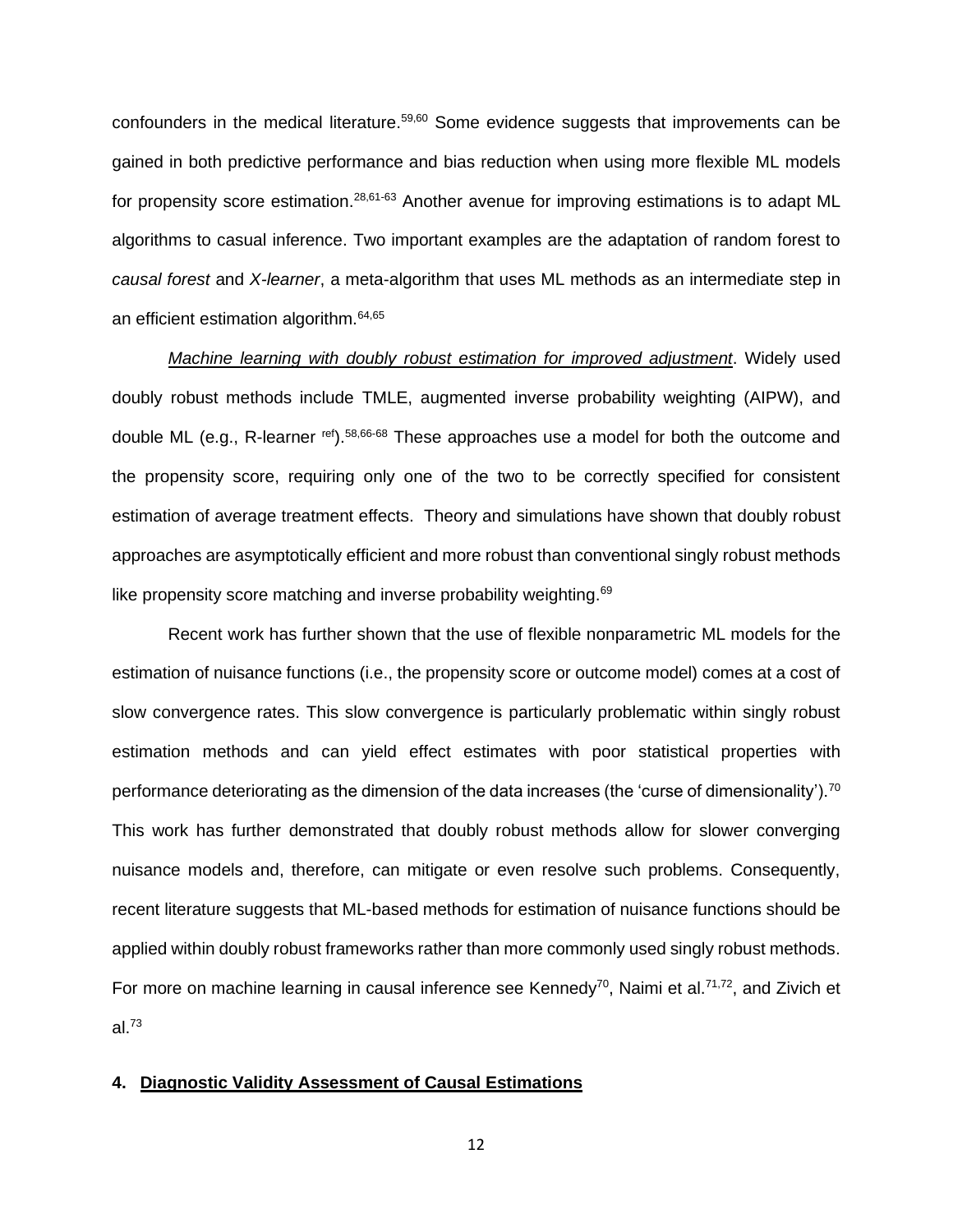Evaluating the validity of causal analyses for high-dimensional proxy adjustment remains challenging but is essential to improving robustness and validity of estimated effects.<sup>74</sup> While heldout sets and cross-validation allow a direct comparison of ML predictions to observed target variables, such a straightforward evaluation is infeasible in causal inference and the role of prediction diagnostics for purposes of causal inference is less clear. 48,75-77 Below, we survey a list of standard ML diagnostics for model prediction and diagnostic for causal inference with a focus on assessing the consistency and accuracy of models for high-dimensional proxy adjustment. We highlight their underlying assumptions and limitations.

### *4.1. Diagnostics for Model Prediction*

Standard ML diagnostics, such as cross validation, are often recommended to assess model robustness and generalizability and to examine the characteristics of the inferred models to verify the importance of domain-relevant variables. Below we focus on additional measures with specific importance to causal model diagnostics.

## *4.1.1. Dichotomous and categorical models*

*Calibration plots* depict the average predicted versus observed (empirical) probability of the studied event in subsets of entities (typically, deciles), to evaluate the accuracy of the predicted probabilities.<sup>78,79</sup> Probability estimation accuracy is essential for causal inference, more than it typically is for ML classification tasks, as downstream calculations, e.g., inverse probability weighting, may rely on these values as being "true" probabilities. Various metrics can be used to quantitatively measure calibration quality, e.g., Hosmer-Lemeshow goodness of fit test<sup>80</sup>, but these have several drawbacks $81$ ; visual inspection of the calibration plots or characterization of its slope and intercept is thus recommended.

*C-statistic* (or area under the receiver operating characteristic, ROC, curve), a measure of classification accuracy, is commonly used in standard ML applications. For outcome models, it can be used to assess prediction accuracy over the observed treatment assignment (and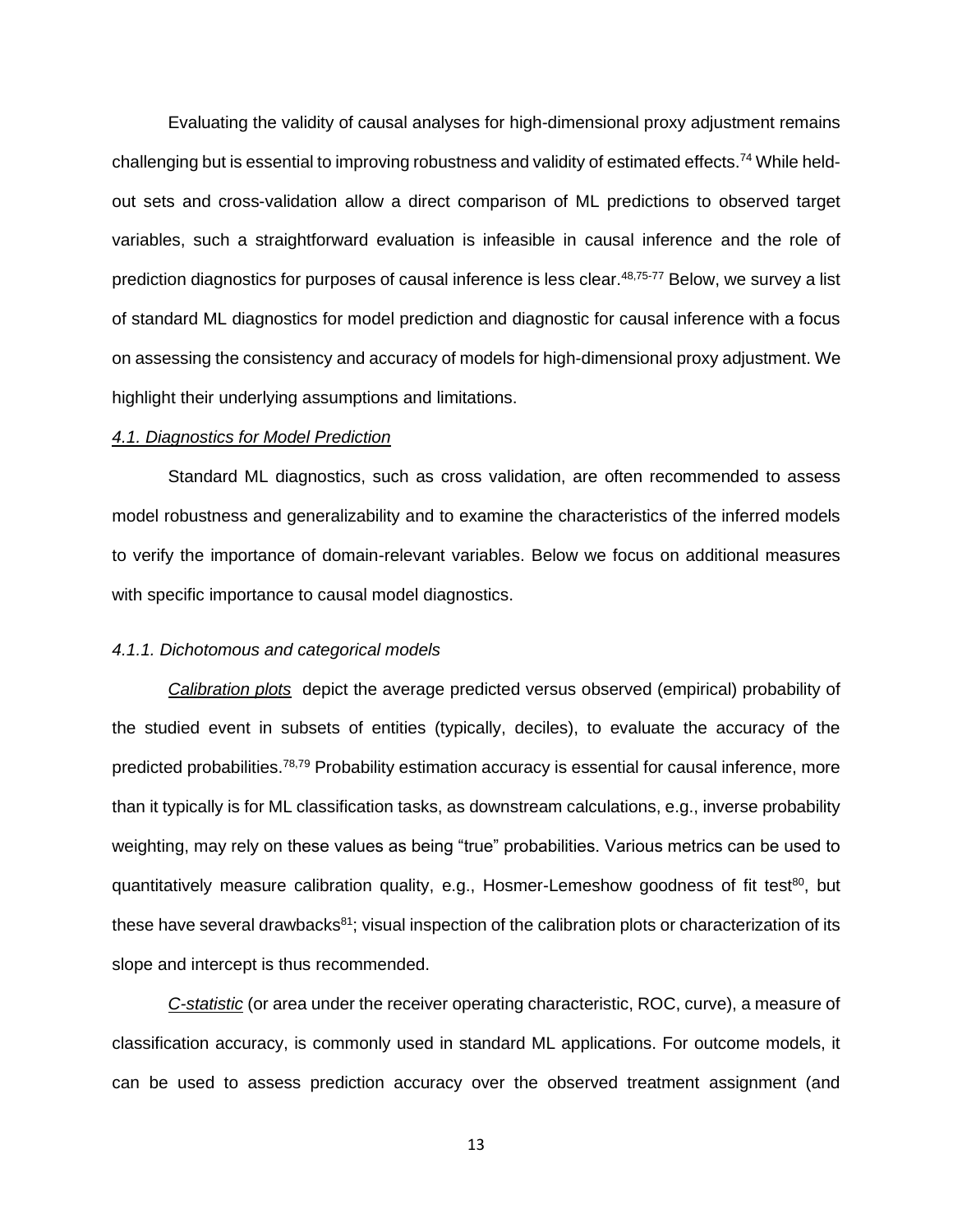assuming, but not verifying, that the causal assumptions hold). For propensity models its utility is less straightforward: an extreme (close to 0 or 1) value, corresponding to a highly discriminative model, may indicate a potential violation of positivity; and, conversely, a value around 0.5, suggesting the model cannot discriminate between treatment groups, is not necessarily a sign for inaccurate model, but potentially good covariate overlap. As a result, some researchers recommended to avoid using C-statistic in propensity model diagnostics.<sup>76</sup> We note that postmatching C-statistic may be used to evaluate covariate balance; see below.

### *4.1.2. Continuous models*

The performance of continuous outcome models can be assessed in each observed treatment group (and observed outcomes) and assuming causal assumptions are met, using standard measures such as the coefficient of determination ( $R^2$ ) or mean squared error<sup>79</sup>. A poorly performing model for a specific treatment group, e.g., over or underestimating outcomes, may subsequently lead to biased effect estimation. As with binary outcome models, poor performance may suggest an inadequate prediction model and guide its improvement.

### *4.2. Diagnostics for Causal Inference*

Previous work has shown that the use of prediction model diagnostics alone to guide model selection and validity assessment can lead to suboptimal performance for causal inference.48-50,76,82 We next survey diagnostic methods to assess more directly assumptions and model validity for purposes of causal inference.

*Positivity*. An important usage for propensity models for high-dimensional proxy adjustment is to examine the positivity assumption. This assumption states that every individual has a non-zero probability to be assigned to any treatment. A comparison of propensity score distributions can help in identifying (and potentially excluding) sub-populations where violations or near violations of the positivity assumption occur.<sup>83-85</sup> While high-dimensional proxy adjustment assumes that unconfounded treatment effects are more plausible when controlling for large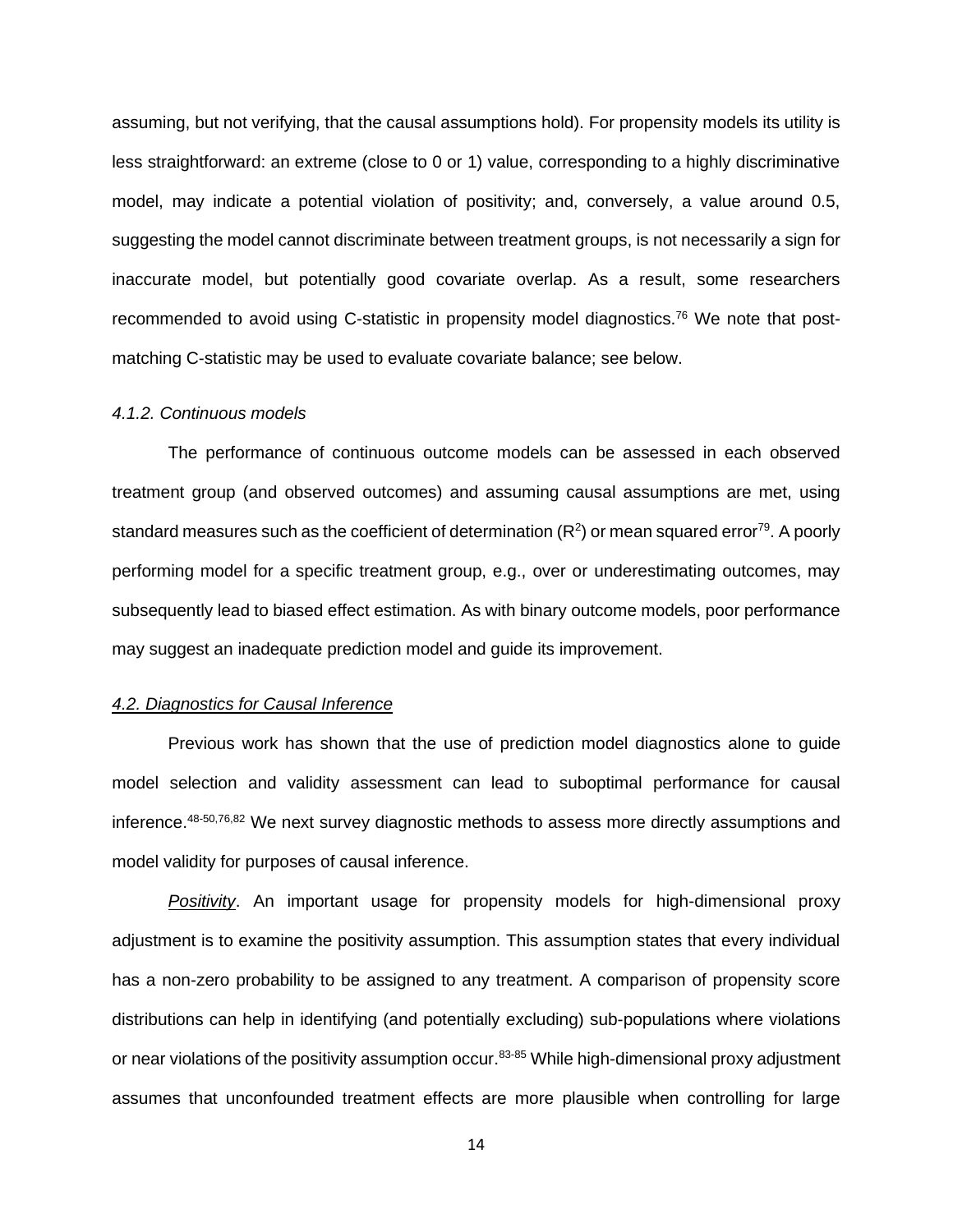numbers of variables, covariate overlap can be more difficult when adjusting for high-dimensional sets of variables.<sup>86</sup> Therefore, positivity should be tested at the initial stages of analyses for highdimensional proxy adjustment.

*Balancing*. Propensity score modeling aims to facilitate matching, reweighting or stratification to emulate a random assignment of individuals to treatment groups. Therefore, several studies explored methods to directly evaluate balancing of covariates among these groups.<sup>78,79,87</sup> In a simulation study, Franklin et al<sup>87</sup> compared several metrics to assess covariate balance and observed that two had consistently strong associations with bias in estimated treatment effects. The first metric, post-matching C-statistic, re-trains a treatment model on the propensity score matched (similarly, stratified or weighted) sample and assesses its (preferably, lack of) ability to discriminate between patients in different treatment groups using C-statistic. The second recommended metric, general weighted difference, computes a weighted sum of absolute difference in all individual covariates, all covariate squares, and all pairwise interactions.

The application of balance diagnostics for high-dimensional propensity scores is more challenging as it is unclear on which set of variables balance should be assessed. A large literature has shown that balancing variables that are independent of the outcome except through treatment (instrumental variables) harms the properties of effect estimates.<sup>48,50,82</sup> In highdimensional settings, however, identifying instrumental variables is difficult and previous work has argued that priority should be given to controlling for all confounders at the expense of balancing instruments.20,21,49 This has led to some researchers assessing balance on all variables in the database when using propensity scores for high-dimensional proxy adjustment.<sup>20-22</sup> More research is needed on the best use of balance diagnostics for high-dimensional propensity score adjustment.

#### *4.2.1. Estimand diagnostics (Simulation-based approaches and negative controls)*

Recent studies have suggested methods to assess the overall accuracy of effect estimation using control and synthetic control studies.<sup>20,21,88-90</sup> These frameworks have largely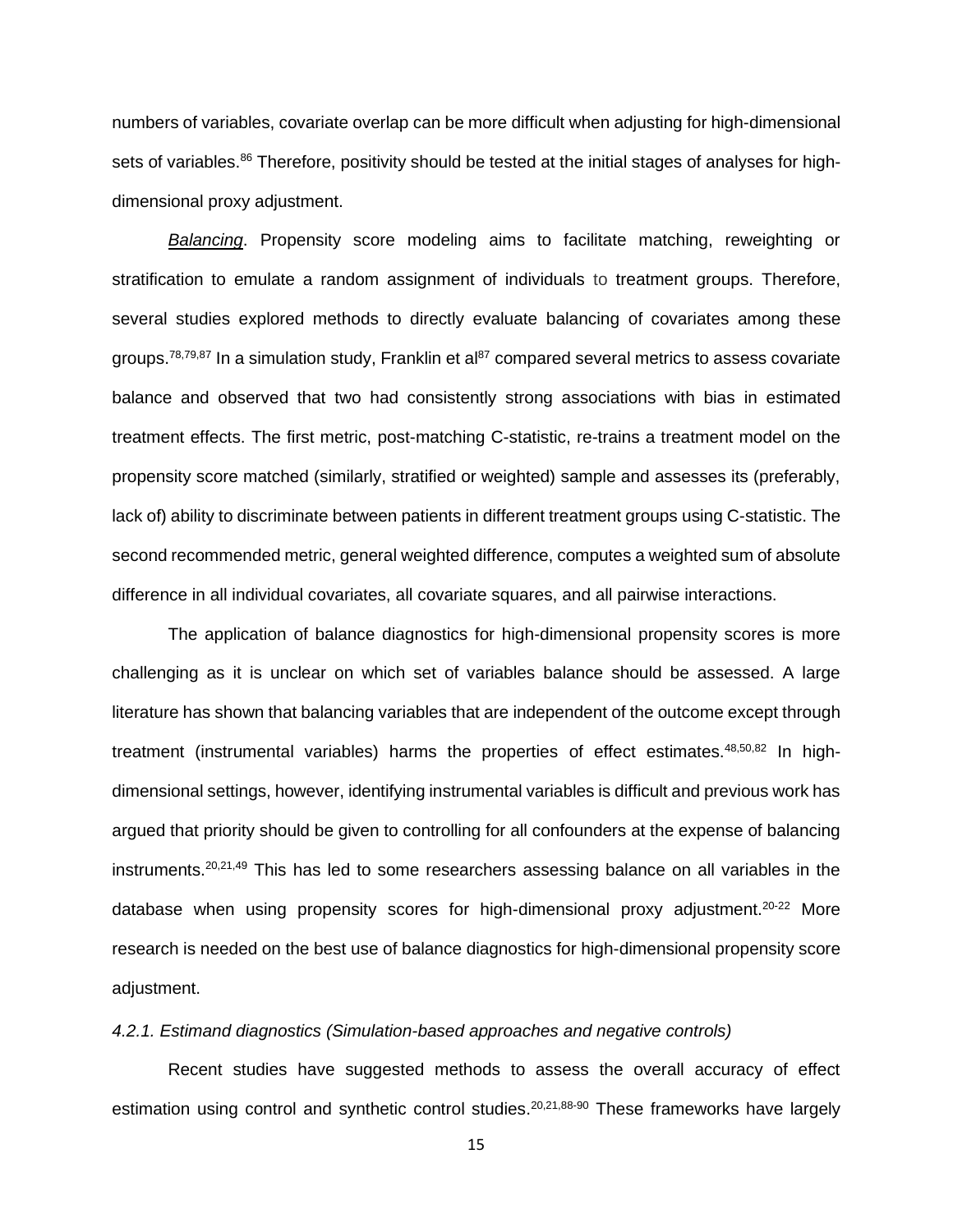been based on the use of simulation methods to generate synthetic datasets under constraints where certain relations among variables are known (e.g., the simulated treatment effect) while maintaining much of the complexity and statistical properties of the observed data structure.

*Parametric bootstrap ('Plasmode' simulation).* Simulation frameworks for model validation in causal inference have largely been based on use of the parametric bootstrap. Such approaches bootstrap subjects from the observed data structure, then use modeled relationships from the original data to inject causal relations between a subset of variables while leaving all other associations among variables unchanged. With treatment-outcome associations known by design and patterns of confounding that mimic the observed data structure, synthetic datasets have become increasingly popular to provide a benchmark for comparing statistical methods for causal inference.

Franklin et al.<sup>89</sup> proposed using a parametric bootstrap approach to compare causal inference methods in settings specific to healthcare database studies and high-dimensional propensity scores. Franklin's approach, termed 'plasmode simulation', bootstraps subjects from the full study cohort, then uses a model for the outcome-generating distribution to simulate synthetic control outcomes while leaving baseline covariates and their joint association with treatment unchanged. Schuler et al. $90$  and others $88,91,92$  have proposed variations and extensions of plasmode simulation for model validation in healthcare database studies. Schuemie et al.<sup>20,21</sup> use a plasmode simulation-based approach for generating positive control outcomes to quantify bias due to measured confounders when calibrating effect estimates and confidence intervals. Peterson et al.<sup>93</sup> apply a similar parametric bootstrap method as a diagnostic to assess bias due to violations of positivity. Alaa and van der Schaar<sup>88</sup> developed a validation method that uses the parametric bootstrap and influence functions, which are a key technique in robust statistics.

*Wasserstein Generative Adversarial Networks (WGANs)* is an alternative approach to generating synthetic data for simulation-based model validation in causal inference.<sup>94</sup> GANs estimate the distribution of a particular dataset using a 'generator' and a 'discriminator'.<sup>95</sup> The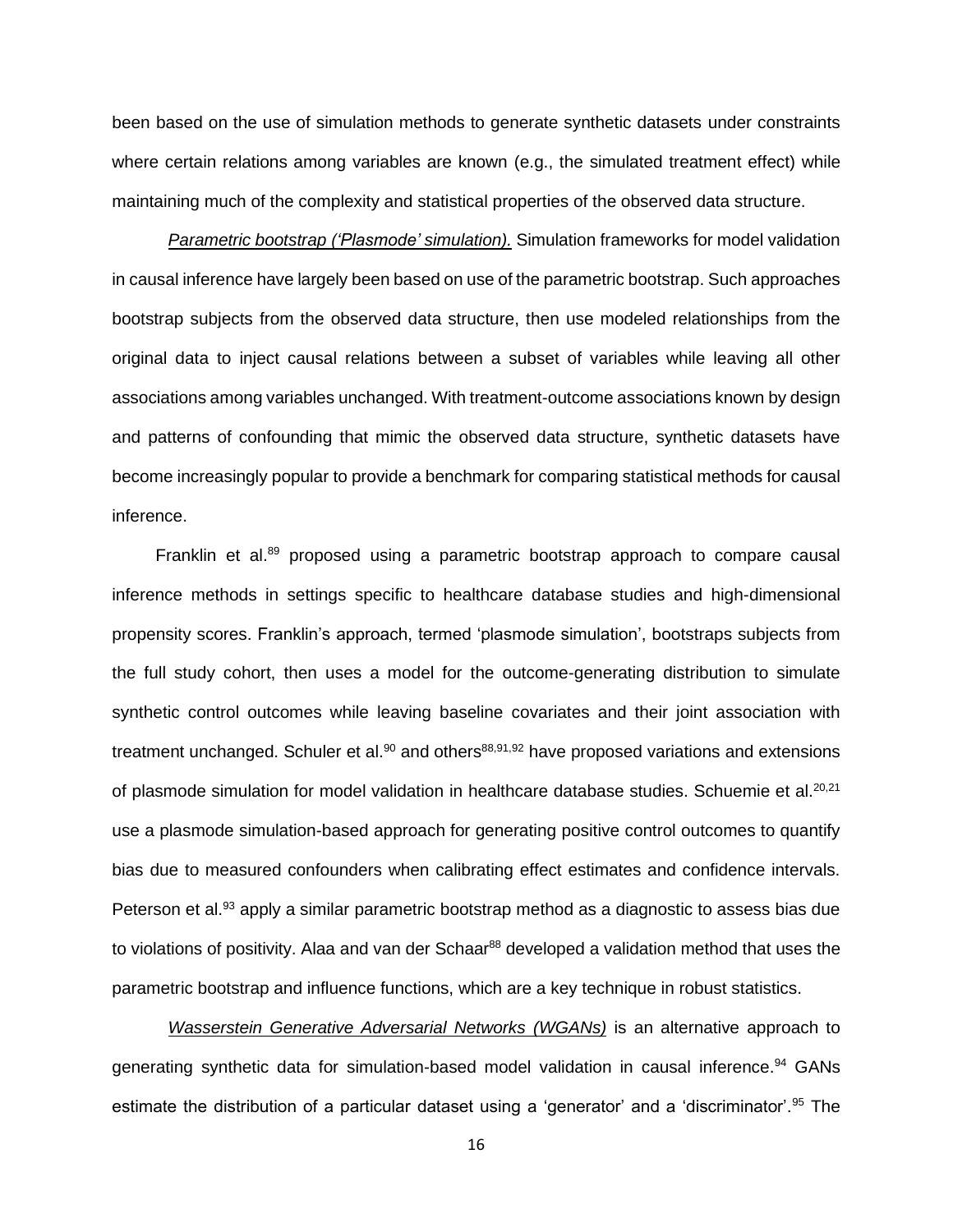generator is a flexible neural network to create synthetic data while the discriminator is a competing neural network model that attempts to distinguish between the synthetic and real data. The process is repeated in an iterative fashion until the discriminator is no longer able to distinguish between the synthetic and real data. This technique has become very powerful for supervised and unsupervised ML.<sup>95</sup> WGANS have recently been shown to be useful for generating synthetic datasets that closely approximate the joint correlation structure of an actual dataset for purposes of model validation in causal inference.<sup>94</sup>

*Negative controls*: Another approach that has become increasingly popular for evaluating high-dimensional models for confounder adjustment is the use of real negative controls exposure-outcome pairs that are not, as far as we know, causally related.<sup>78,96</sup> Such controls can be used to detect residual biases, e.g., confounding, in the estimation process. Replicating a known association through use of positive controls can also increase confidence in primary estimates' validity. However, some researchers have argued that identifying positive controls is difficult since the magnitude of known effects is rarely known.<sup>20-22</sup>

#### *4.2.2. Sensitivity analyses*

*Quantitative bias analysis:* Estimating an effect from observational data involves multiple, at times somewhat arbitrary, modeling decisions and assumptions, e.g., with respect to the definition of confounders, exposures, and outcomes or the statistical analysis.<sup>97</sup> Sensitivity analysis re-computes the estimated effect under various sets of such decisions<sup>98</sup> or using multiple data sources to verify its robustness.<sup>84,99</sup> Sensitivity analyses can also quantify the change that an unmeasured confounder would have on the studied estimand and thus assess its sensitivity to violations of the assumption of no unmeasured confounding.<sup>98</sup> This can be particularly useful when applying methods for high-dimensional proxy adjustment as researchers can never be certain how well a set of features captures information on unmeasured factors. Bias analysis helps quantify the impact of various systematic errors to estimated effects to increase confidence that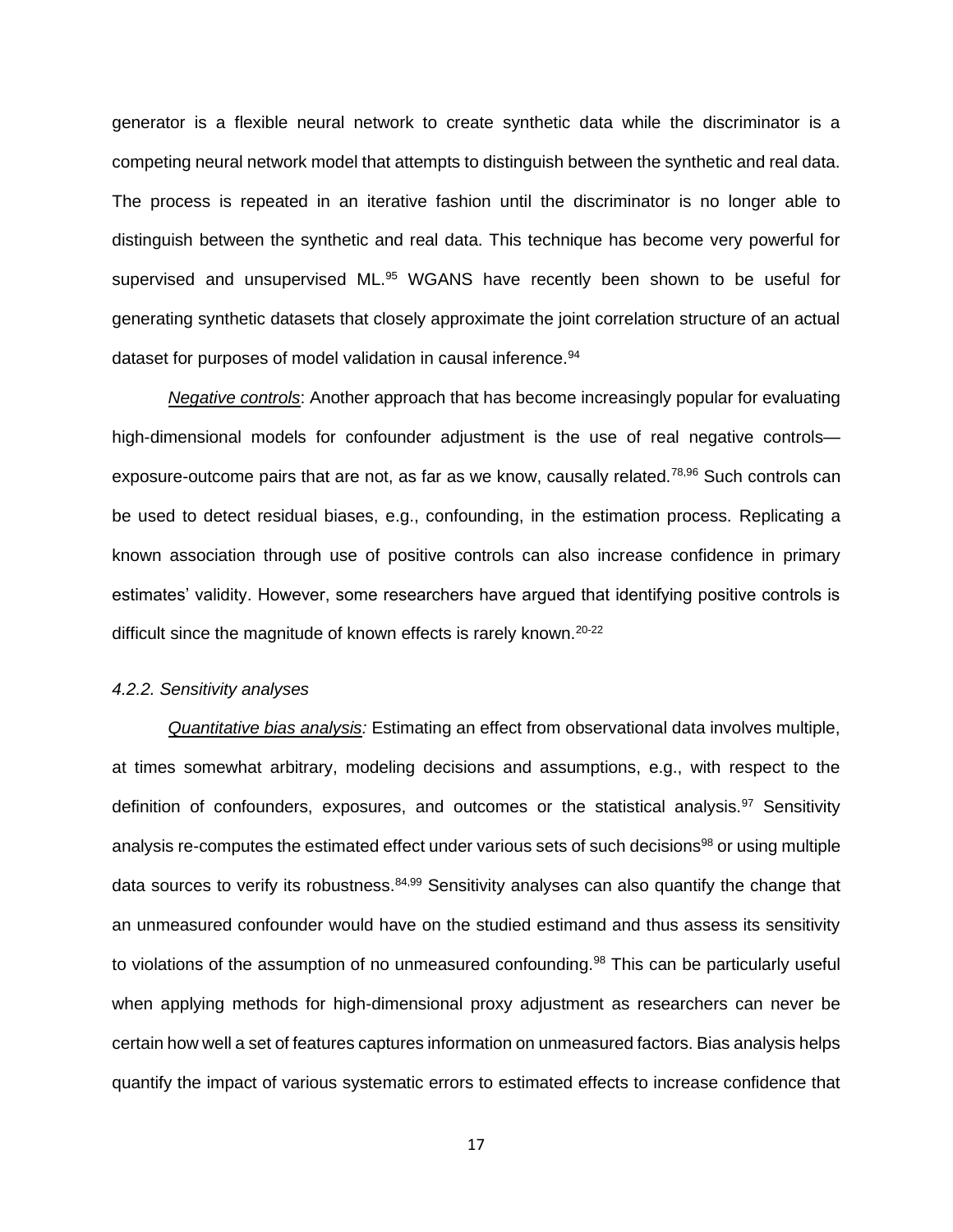the estimated effects are robust to violations of various assumptions. Lash et al. provide a detailed discussion on methods for quantitative bias analysis.<sup>100</sup>

# **5. Discussion**

In this paper, we have provided an overview of high-dimensional proxy confounder adjustment in studies utilizing electronic healthcare databases. We have focused on three areas for proxy adjustment: 1) feature generation, 2) covariate prioritization, selection, and adjustment, and 3) validity assessment. We have discussed recent ML extensions and areas for future research within each area. Much attention has been given to the development of ML tools for confounder selection and adjustment for high-dimensional proxy adjustment. These tools have great potential to improve confounding control in healthcare database studies. However, less attention has been given to advancing methods for feature generation and validity assessment for proxy confounder adjustment. Future research is warranted to investigate the optimal methods that extract the relevant confounding information to generate features for proxy adjustment while preserving scalability and data-adaptability to large healthcare databases. Future research is also needed in the development of diagnostic methods to evaluate and compare the validity of alternative approaches to high-dimensional proxy adjustment in healthcare database studies.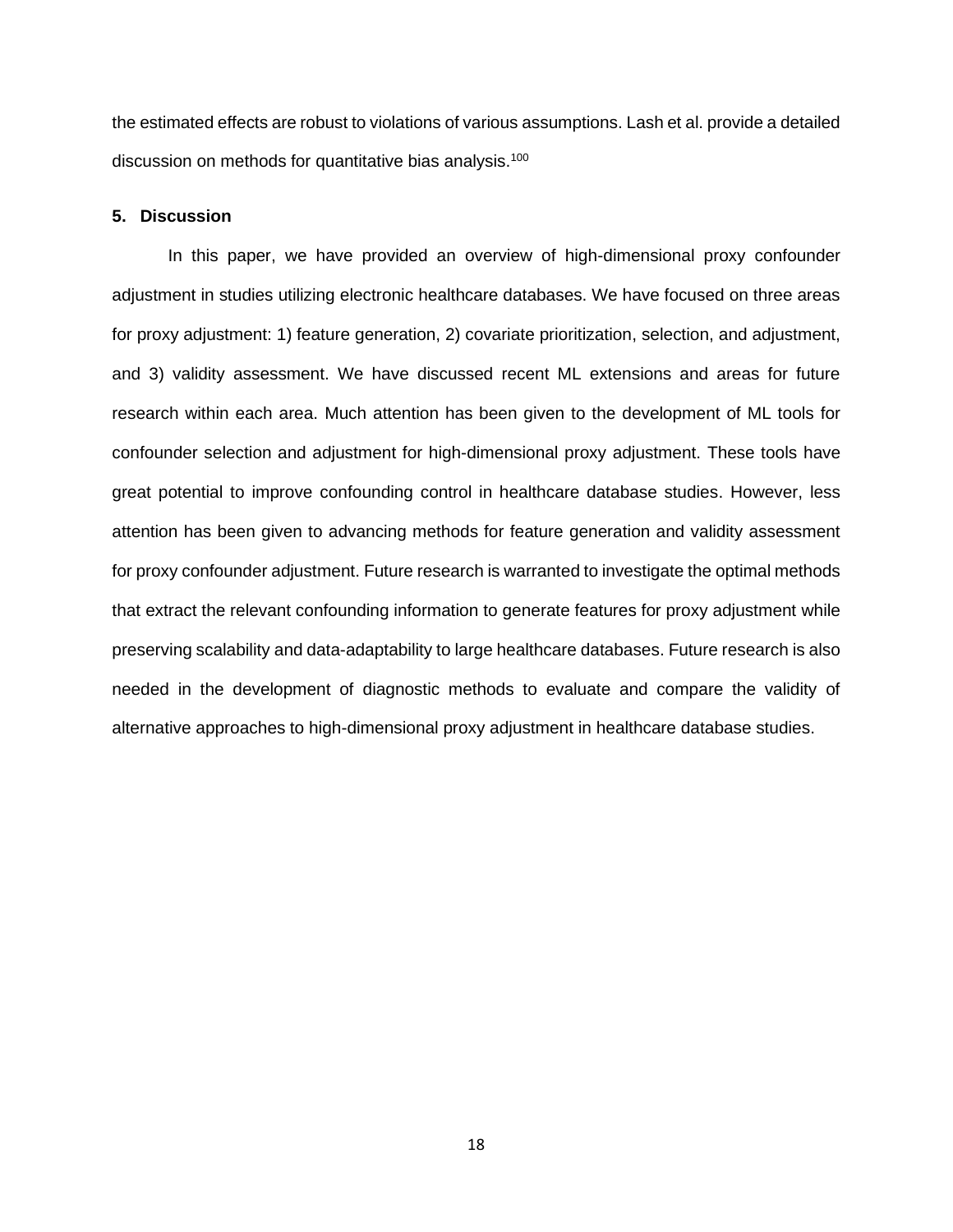**Author contributions**: RW, CY, and TEH drafted the manuscript. All authors revised the manuscript for important intellectual content and approved the final manuscript to be submitted for publication

**Ethics statement:** The authors state that no ethical approval was needed

**Patient consent statement:** Not applicable.

## **Acknowledgements:**

This manuscript is endorsed by the International Society for Pharmacoepidemiology (ISPE). Also, we would like to thank Ehud Karavani and Itay Manes, IBM Research – Haifa, for insightful discussions and comments. In addition, we also thank the ISPE members for reviewing and providing comments on our manuscript.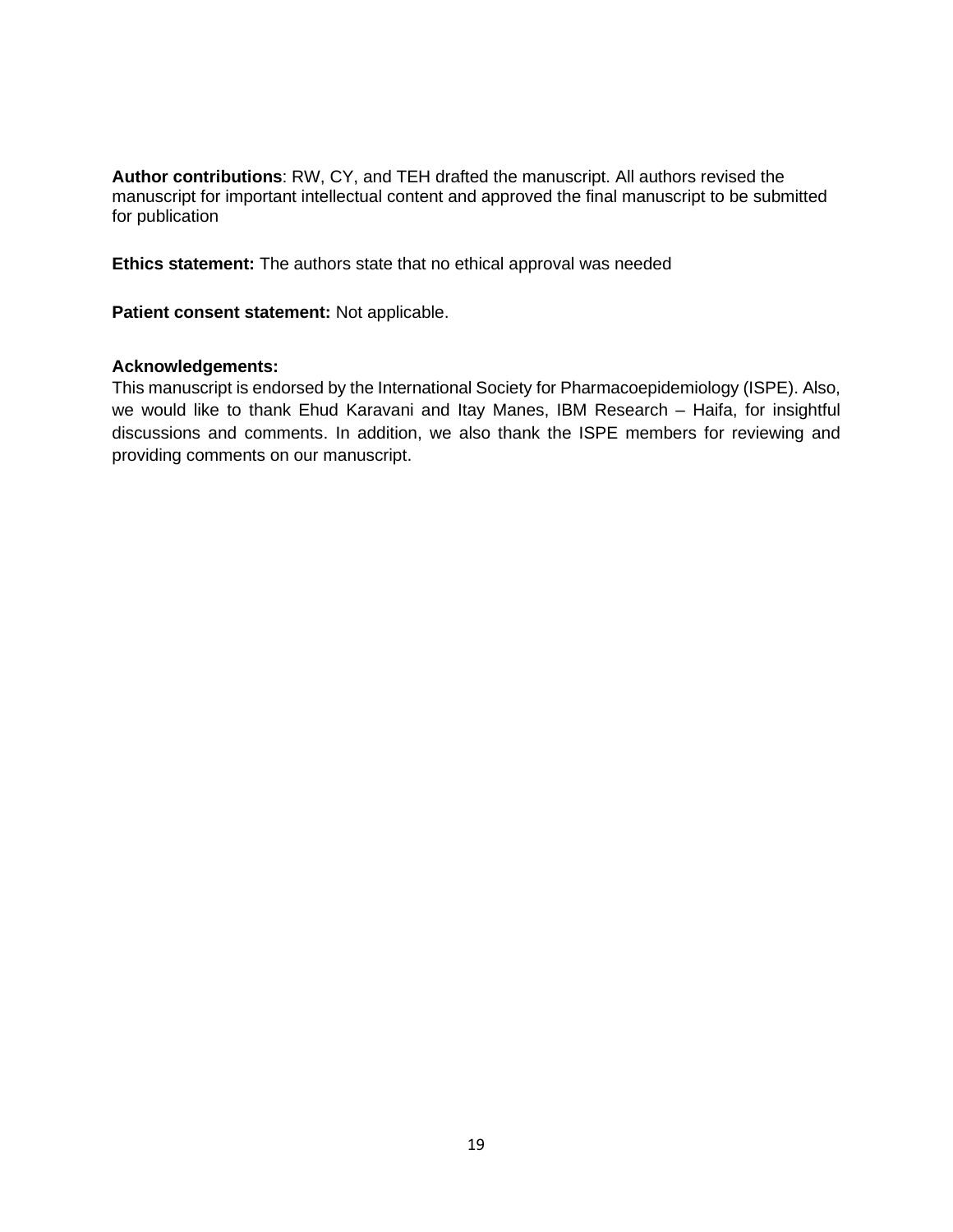# **REFERENCES**

- 1. Corrigan-Curay, J., Sacks, L. & Woodcock, J. Real-World Evidence and Real-World Data for Evaluating Drug Safety and Effectiveness. *Jama* **320**, 867-868 (2018).
- 2. Streeter, A.J.*, et al.* Adjusting for unmeasured confounding in nonrandomized longitudinal studies: a methodological review. *Journal of clinical epidemiology* **87**, 23-34 (2017).
- 3. VanderWeele, T.J. Principles of confounder selection. *Eur J Epidemiol* **34**, 211-219 (2019).
- 4. Schneeweiss, S. Automated data-adaptive analytics for electronic healthcare data to study causal treatment effects. *Clinical epidemiology* **10**, 771-788 (2018).
- 5. Schneeweiss, S. & Avorn, J. A review of uses of health care utilization databases for epidemiologic research on therapeutics. *Journal of clinical epidemiology* **58**, 323-337 (2005).
- 6. Schneeweiss, S.*, et al.* High-dimensional propensity score adjustment in studies of treatment effects using health care claims data. *Epidemiology* **20**, 512-522 (2009).
- 7. Guertin, J.R., Rahme, E., Dormuth, C.R. & LeLorier, J. Head to head comparison of the propensity score and the high-dimensional propensity score matching methods. *BMC medical research methodology* **16**, 22 (2016).
- 8. Guertin, J.R., Rahme, E. & LeLorier, J. Performance of the high-dimensional propensity score in adjusting for unmeasured confounders. *European journal of clinical pharmacology* **72**, 1497- 1505 (2016).
- 9. Patorno, E., Glynn, R.J., Hernandez-Diaz, S., Liu, J. & Schneeweiss, S. Studies with many covariates and few outcomes: selecting covariates and implementing propensity-score-based confounding adjustments. *Epidemiology* **25**, 268-278 (2014).
- 10. Ertefaie, A., Asgharian, M. & Stephens, D.A. Variable selection in causal inference using a simultaneous penalization method. *Journal of causal inference* **6**(2018).
- 11. Ju, C., Benkeser, D. & van der Laan, M. Flexible collaborative estimation of the average causal effect of a treatment using the outcome-highly-adaptive Lasso. *arXiv:1806.06784 [stat.ME]* (2018).
- 12. Ju, C., Benkeser, D. & van der Laan, M.J. Robust inference on the average treatment effect using the outcome highly adaptive lasso. *arXiv preprint* (2019).
- 13. Ju, C.*, et al.* Propensity score prediction for electronic healthcare databases using Super Learner and High-Dimensional Propensity Score methods. *arXiv preprint* (2017).
- 14. Ju, C.*, et al.* Scalable collaborative targeted learning for high-dimensional data. *Statistical methods in medical research*, 962280217729845 (2017).
- 15. Ju, C.*, et al.* Collaborative-controlled LASSO for constructing propensity score-based estimators in high-dimensional data. *Statistical methods in medical research* (2017).
- 16. Koch, B., Vock, D.M. & Wolfson, J. Covariate selection with group lasso and doubly robust estimation of causal effects. *Biometrics* **74**, 8-17 (2018).
- 17. Shortreed, S.M. & Ertefaie, A. Outcome-adaptive lasso: Variable selection for causal inference. *Biometrics* **73**, 1111-1122 (2017).
- 18. Wyss, R.*, et al.* Using Super Learner Prediction Modeling to Improve High-dimensional Propensity Score Estimation. *Epidemiology* **29**, 96-106 (2018).
- 19. Wyss, R.*, et al.* Matching on the disease risk score in comparative effectiveness research of new treatments. *Pharmacoepidemiology and drug safety* (2015).
- 20. Schuemie, M.J., Hripcsak, G., Ryan, P.B., Madigan, D. & Suchard, M.A. Empirical confidence interval calibration for population-level effect estimation studies in observational healthcare data. *Proc Natl Acad Sci U S A* **115**, 2571-2577 (2018).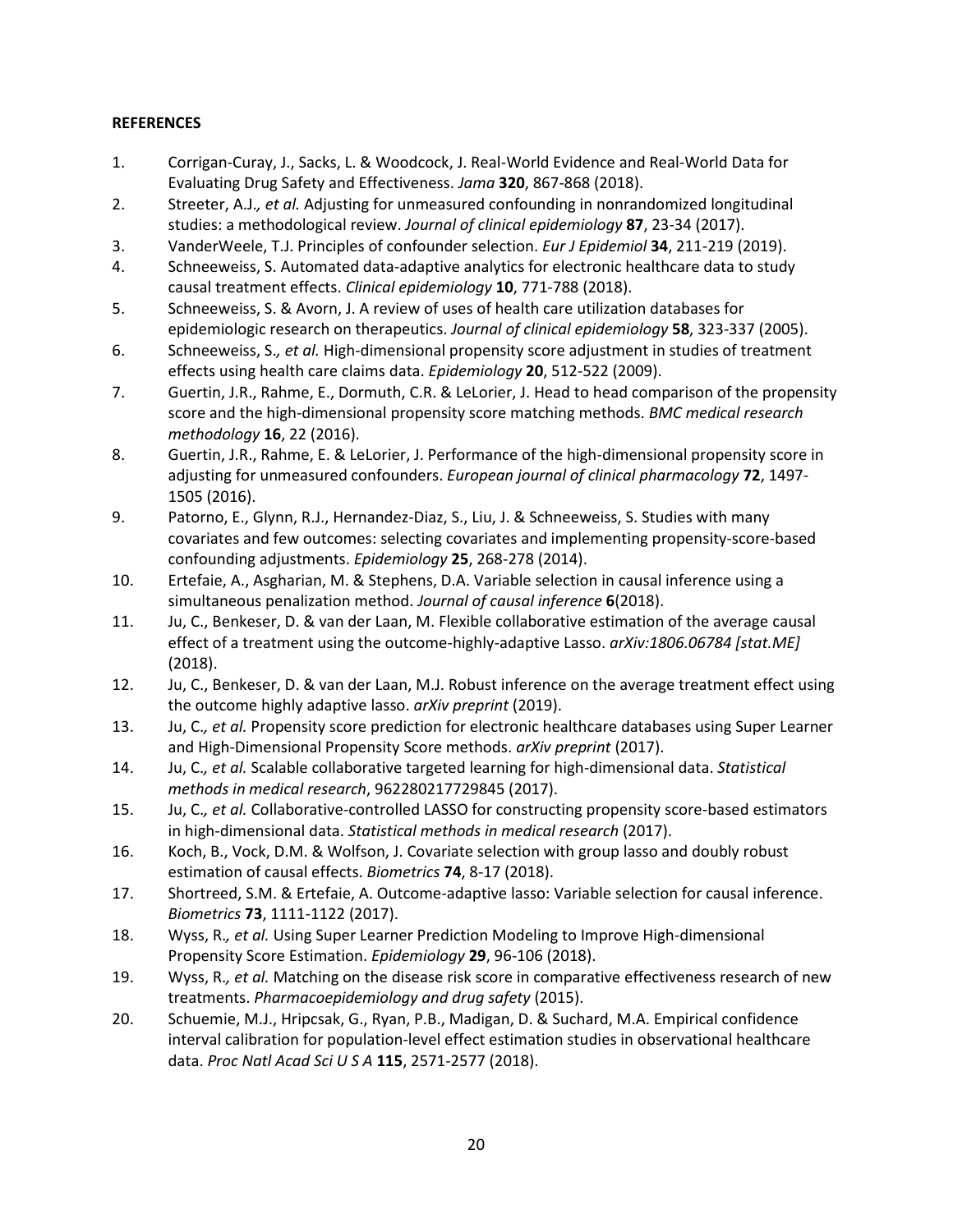- 21. Schuemie, M.J., Ryan, P.B., Hripcsak, G., Madigan, D. & Suchard, M.A. Improving reproducibility by using high-throughput observational studies with empirical calibration. *Philos Trans A Math Phys Eng Sci* **376**(2018).
- 22. Tian, Y., Schuemie, M.J. & Suchard, M.A. Evaluating large-scale propensity score performance through real-world and synthetic data experiments. *Int J Epidemiol* **47**, 2005-2014 (2018).
- 23. Overhage, J.M., Ryan, P.B., Reich, C.G., Hartzema, A.G. & Stang, P.E. Validation of a common data model for active safety surveillance research. *J Am Med Inform Assoc* **19**, 54-60 (2012).
- 24. Kent, S.*, et al.* Common Problems, Common Data Model Solutions: Evidence Generation for Health Technology Assessment. *Pharmacoeconomics* **39**, 275-285 (2021).
- 25. Fleurence, R.L.*, et al.* Launching PCORnet, a national patient-centered clinical research network. *J Am Med Inform Assoc* **21**, 578-582 (2014).
- 26. Rassen, J. A neural-network driven longitudinal propensity score for evaluation of drug treatment effects. in *International Conference on Pharmacoepidemiology & Therapeutic Risk Management* (Berlin, Germany, 2020).
- 27. Weberpals, J.*, et al.* Deep Learning-based Propensity Scores for Confounding Control in Comparative Effectiveness Research: A Large-scale, Real-world Data Study. *Epidemiology* **32**, 378-388 (2021).
- 28. Louizos, C.*, et al.* Causal effect inference with deep latent-variable models. *In Proceedings of teh 31st International Conference on Neural Information Processing Systems* **of NeurIPS'17**(2017).
- 29. Dong, Y.H.*, et al.* Evidence of potential bias in a comparison of beta blockers and calcium channel blockers in patients with chronic obstructive pulmonary disease and acute coronary syndrome: results of a multinational study. *BMJ Open* **7**, e012997 (2017).
- 30. Setoguchi, S.*, et al.* Influence of healthy candidate bias in assessing clinical effectiveness for implantable cardioverter-defibrillators: cohort study of older patients with heart failure. *BMJ* **348**, g2866 (2014).
- 31. Nadkarni, P.M., Ohno-Machado, L. & Chapman, W.W. Natural language processing: an introduction. *J Am Med Inform Assoc* **18**, 544-551 (2011).
- 32. Afzal, Z., Masclee, G.M.C., Sturkenboom, M., Kors, J.A. & Schuemie, M.J. Generating and evaluating a propensity model using textual features from electronic medical records. *PloS one* **14**, e0212999 (2019).
- 33. Zhou, L.*, et al.* Drug allergies documented in electronic health records of a large healthcare system. *Allergy* **71**, 1305-1313 (2016).
- 34. Lai, K.H., Topaz, M., Goss, F.R. & Zhou, L. Automated misspelling detection and correction in clinical free-text records. *J Biomed Inform* **55**, 188-195 (2015).
- 35. Zhou, L.*, et al.* Representation of information about family relatives as structured data in electronic health records. *Appl Clin Inform* **5**, 349-367 (2014).
- 36. Zhou, L.*, et al.* Using Medical Text Extraction, Reasoning and Mapping System (MTERMS) to process medication information in outpatient clinical notes. *AMIA Annu Symp Proc* **2011**, 1639- 1648 (2011).
- 37. Tang, C., Zhou, L., Plasek, J., Rozenblum, R. & Bates, D. Comment Topic Evolution on a Cancer Institution's Facebook Page. *Appl Clin Inform* **8**, 854-865 (2017).
- 38. AK., M. MALLET: A Machine Learning for Language Toolkit 2002 [cited 2018 Feburary 5]. Available from[: http://mallet.cs.umass.edu/.](http://mallet.cs.umass.edu/)
- 39. Shao, Y.*, et al.* Identification and Use of Frailty Indicators from Text to Examine Associations with Clinical Outcomes Among Patients with Heart Failure. *AMIA Annu Symp Proc* **2016**, 1110-1118 (2016).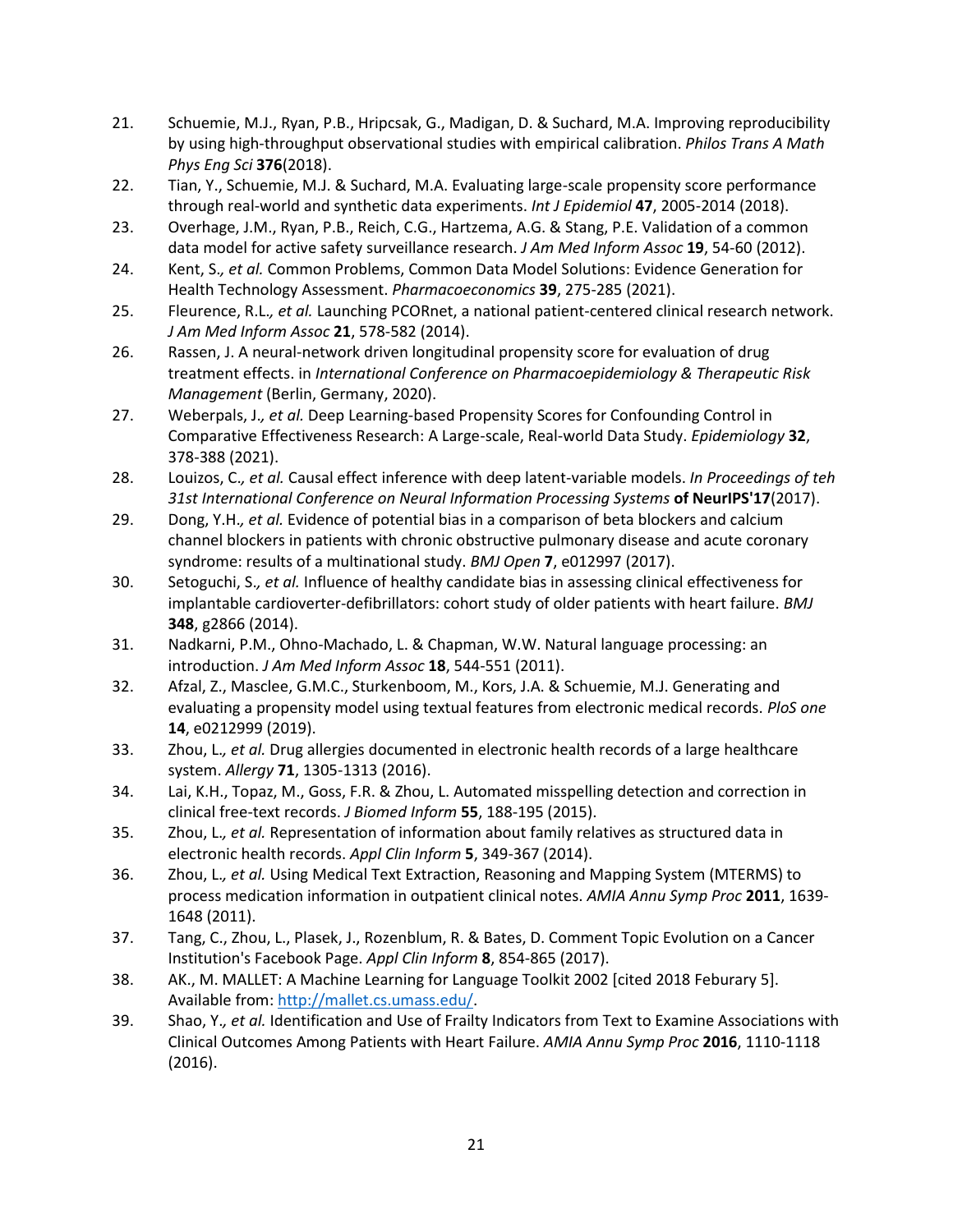- 40. Kumamaru, H., Gagne, J.J., Glynn, R.J., Setoguchi, S. & Schneeweiss, S. Comparison of highdimensional confounder summary scores in comparative studies of newly marketed medications. *Journal of clinical epidemiology* (2016).
- 41. Mikolov T, C.K., Corrado G, Dean J. Efficient Estimation of Word Representations in Vector Space. *ArXiv13013781 Cs [Internet] 2013; Available from[: http://arxiv.org/abs/1301.3781](http://arxiv.org/abs/1301.3781)* (2013).
- 42. Bross, I.D. Spurious effects from an extraneous variable. *Journal of chronic diseases* **19**, 637-647 (1966).
- 43. Wyss, R., Fireman, B., Rassen, J.A. & Schneeweiss, S. Erratum: High-dimensional Propensity Score Adjustment in Studies of Treatment Effects Using Health Care Claims Data. *Epidemiology* **29**, e63-e64 (2018).
- 44. Rassen, J.A., Glynn, R.J., Brookhart, M.A. & Schneeweiss, S. Covariate selection in highdimensional propensity score analyses of treatment effects in small samples. *American journal of epidemiology* **173**, 1404-1413 (2011).
- 45. Franklin, J.M., Eddings, W., Glynn, R.J. & Schneeweiss, S. Regularized Regression Versus the High-Dimensional Propensity Score for Confounding Adjustment in Secondary Database Analyses. *American journal of epidemiology* (2015).
- 46. Toh, S., Garcia Rodriguez, L.A. & Hernan, M.A. Confounding adjustment via a semi-automated high-dimensional propensity score algorithm: an application to electronic medical records. *Pharmacoepidemiology and drug safety* **20**, 849-857 (2011).
- 47. Austin, P.C., Wu, C.F., Lee, D.S. & Tu, J.V. Comparing the high-dimensional propensity score for use with administrative data with propensity scores derived from high-quality clinical data. *Statistical methods in medical research*, 962280219842362 (2019).
- 48. Brookhart, M.A.*, et al.* Variable selection for propensity score models. *American journal of epidemiology* **163**, 1149-1156 (2006).
- 49. Myers, J.A.*, et al.* Effects of adjusting for instrumental variables on bias and precision of effect estimates. *American journal of epidemiology* **174**, 1213-1222 (2011).
- 50. Bhattacharya, J. & Vogt, W.B. Do Instrumental Variables Belong in Propensity Scores? *(NBER Technical Working Paper no. 343)* **Cambridge, MA: National Bureau of Economic Research.**(2007).
- 51. Low, Y.S., Gallego, B. & Shah, N.H. Comparing high-dimensional confounder control methods for rapid cohort studies from electronic health records. *Journal of comparative effectiveness research* **5**, 179-192 (2016).
- 52. Karim, M.E., Pang, M. & Platt, R.W. Can We Train Machine Learning Methods to Outperform the High-dimensional Propensity Score Algorithm? *Epidemiology* **29**, 191-198 (2018).
- 53. Benkeser, D. & van der Laan, M. The Highly Adaptive Lasso Estimator. *Proceedings of the ... International Conference on Data Science and Advanced Analytics. IEEE International Conference on Data Science and Advanced Analytics* **2016**, 689-696 (2016).
- 54. Ju, C.*, et al.* Collaborative-controlled LASSO for constructing proopensity score-based estimators in high-dimensional data. *Statistical methods in medical research*.
- 55. van der Laan, M.J., Polley, E.C. & Hubbard, A.E. Super Learner. *Statistical applications in genetics and molecular biology* **6**(2007).
- 56. Polley, E.C., Rose, S. & van der Laan, M.J. Super Learning. in *Targeted Learning* 43-66 (Springer, 2011).
- 57. van der Laan, M.J. & Gruber, S. Collaborative double robust targeted maximum likelihood estimation. *The international journal of biostatistics* **6**, Article 17 (2010).
- 58. Van der Laan, M.J. & Rose, S. *Targeted learning: Causal inference for observational and experimental data*, (Springer, Berlin, Heidelberg, New York, 2011).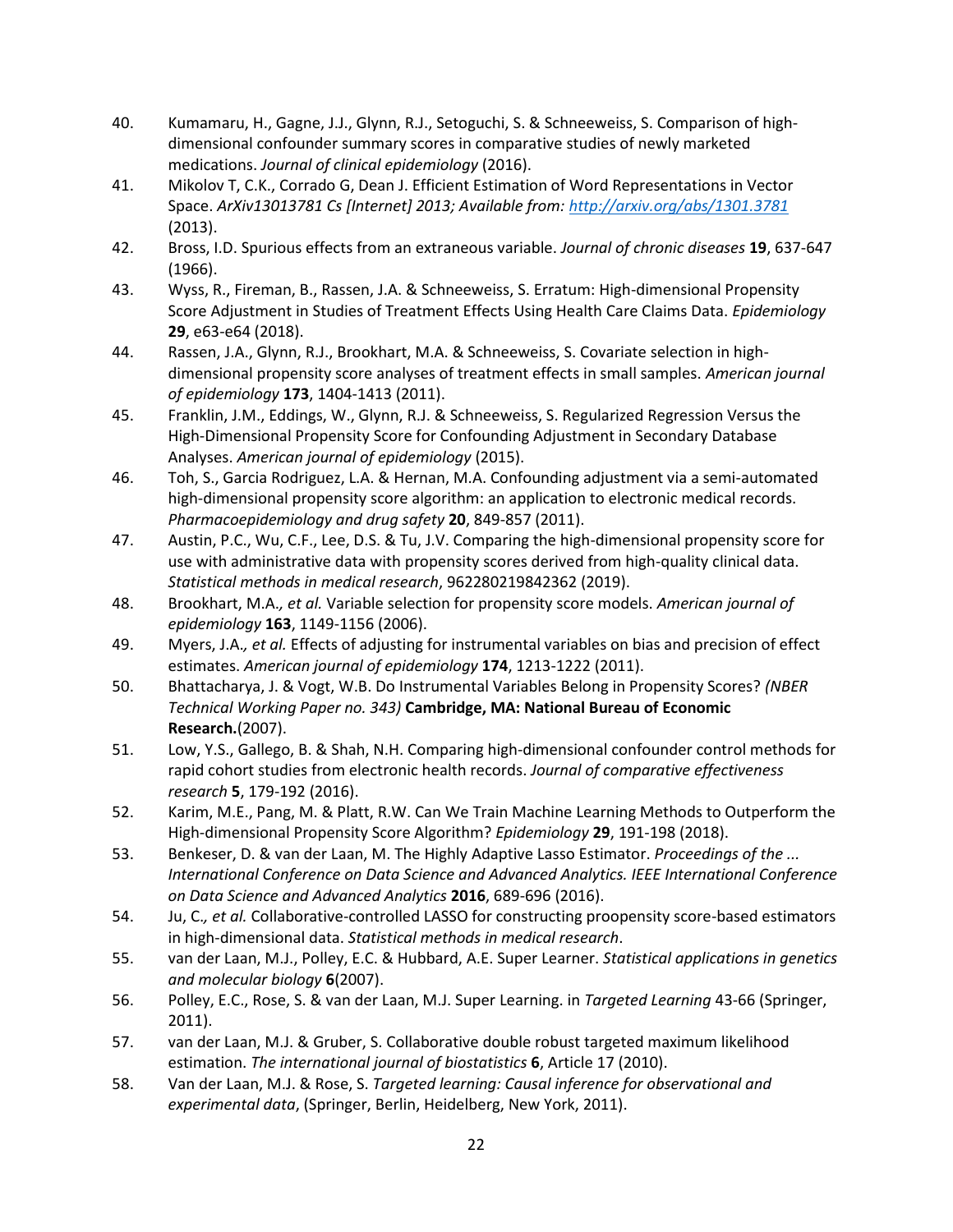- 59. Brookhart, M.A., Wyss, R., Layton, J.B. & Sturmer, T. Propensity score methods for confounding control in nonexperimental research. *Circulation. Cardiovascular quality and outcomes* **6**, 604- 611 (2013).
- 60. Sturmer, T., Wyss, R., Glynn, R.J. & Brookhart, M.A. Propensity scores for confounder adjustment when assessing the effects of medical interventions using nonexperimental study designs. *Journal of internal medicine* **275**, 570-580 (2014).
- 61. Lee, B.K., Lessler, J. & Stuart, E.A. Improving propensity score weighting using machine learning. *Statistics in medicine* **29**, 337-346 (2010).
- 62. Pirracchio, R., Petersen, M.L. & van der Laan, M. Improving propensity score estimators' robustness to model misspecification using super learner. *American journal of epidemiology* **181**, 108-119 (2015).
- 63. Westreich, D., Lessler, J. & Funk, M.J. Propensity score estimation: neural networks, support vector machines, decision trees (CART), and meta-classifiers as alternatives to logistic regression. *Journal of clinical epidemiology* **63**, 826-833 (2010).
- 64. Kunzel, S.R., Sekhon, J.S., Bickel, P.J. & Yu, B. Metalearners for estimating heterogeneous treatment effects using machine learning. *Proceedings of the national academy of sciences* **116**, 4156-4165 (2019).
- 65. Wager, S. & Athey, S. Estimation and inference of heterogeneous treatment effects using random forests. *Journal of the American Statistical ASsociation* **113**, 1228-1242 (2018).
- 66. Chernozhukov, V.*, et al.* Double/debiased machine learning for treatment and structural parameters. *The Econometrics Journal* **21**, C1-C68 (2018).
- 67. van der Laan, M.J. & Gruber, S. Targeted minimum loss based estimation of causal effects of multiple time point interventions. *The international journal of biostatistics* **8**(2012).
- 68. Nie, X. & Wager, S. Quasi-oracle estimation of heterogeneous treatment effects. *Biometrika* **108**, 299-319 (2021).
- 69. Funk, M.J.*, et al.* Doubly robust estimation of causal effects. *American journal of epidemiology* **173**, 761-767 (2011).
- 70. Kennedy, E.H. Semiparametric theory and empirical processes in causal inference. in *Statistical causal inferences and their applications in public health research* 141-167 (Springer, 2016).
- 71. Naimi, A.I. & Kennedy, E.H. Nonparametric double robustness. *arXiv preprint arXiv:1711.7137* (2017).
- 72. Naimi, A.I., Mishler, A.E. & Kennedy, E.H. Challenges in obtaining valid causal effect estimates with machine learning algorithms. *arXiv preprint arXiv:1711.07137* (2017).
- 73. Zivich, P.N. & Breskin, A. Machine learning for causal inference: on the use of cross-fit estimators. *Epidemiology* (2021).
- 74. Hernan, M.A., Hsu, J. & Healy, B.A. A second chance to get causal inference right: A classification of data science tasks. *CHANCE* **32**, 42-49 (2019).
- 75. Holland, P.W. Statistics and causal inference. *Journal of the American Statistical Association* **81**, 945-960 (1986).
- 76. Westreich, D., Cole, S.R., Funk, M.J., Brookhart, M.A. & Sturmer, T. The role of the c-statistic in variable selection for propensity score models. *Pharmacoepidemiology and drug safety* **20**, 317- 320 (2011).
- 77. Wyss, R.*, et al.* The role of prediction modeling in propensity score estimation: an evaluation of logistic regression, bCART, and the covariate-balancing propensity score. *American journal of epidemiology* **180**, 645-655 (2014).
- 78. OHDSI. *The book of OHDSI: Observational health data sciences and informatics*, (2019).
- 79. Shimoni, Y., Karavani, E., Ravid, S. & al., e. An evaluation toolkit to guide model selection and cohort definition in causal inference. *arXiv preprint* (2019).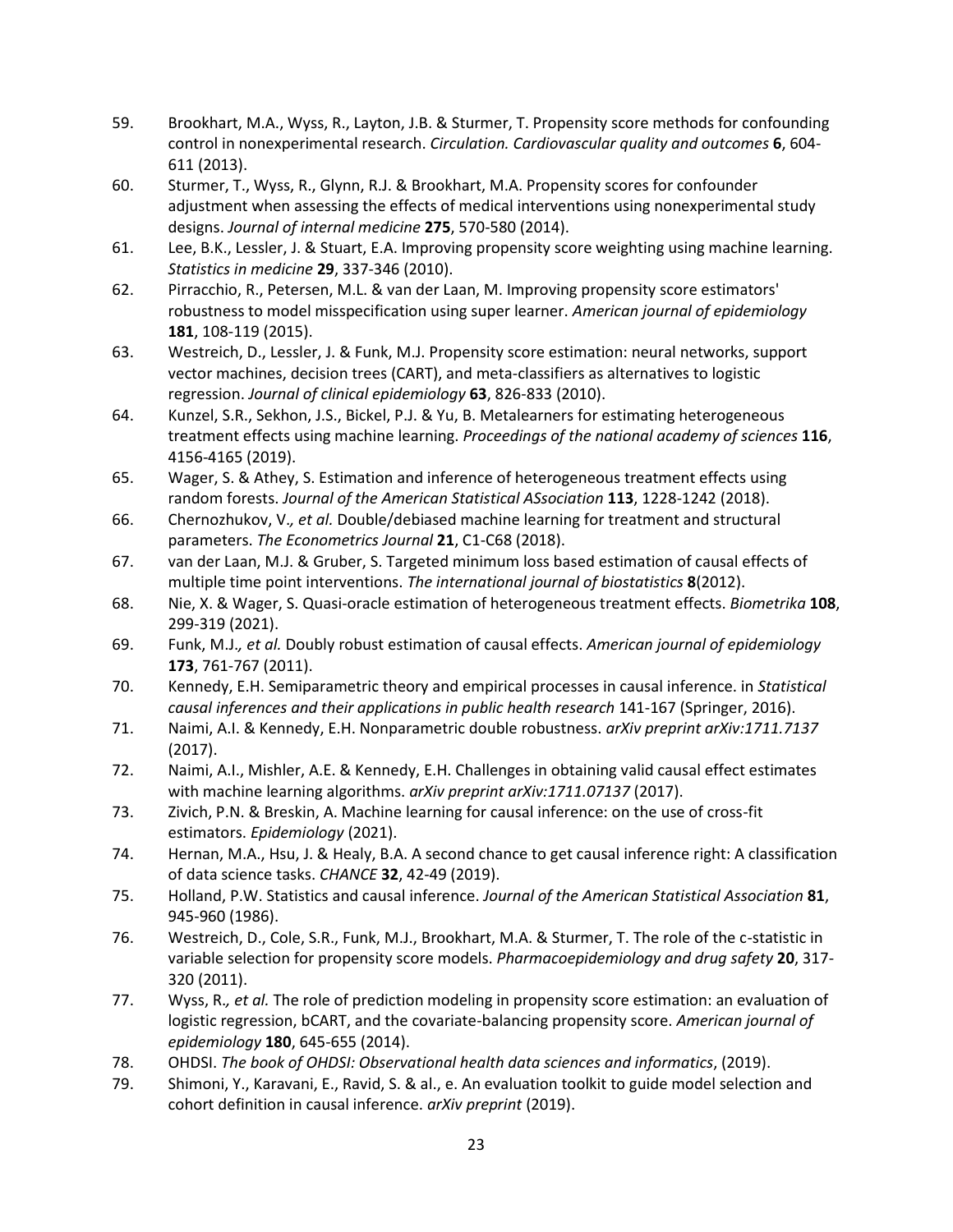- 80. Hosmer, D.W., Hosmer, T., Le Cessie, S. & Lemeshow, S. A comparison of goodness-of-fit tests for the logistic regression model. *Statistics in medicine* **16**, 965-980 (1997).
- 81. Steyerberg, E.W.*, et al.* Assessing the performance of prediction models: a framework for traditional and novel measures. *Epidemiology* **21**, 128-138 (2010).
- 82. Wooldridge, J. Should Instrumental Variables Be Used As Matching Variables? *East Lansing, MI: Michigan State University*

**[\(http://www.msu.edu/~ec/faculty/wooldridge/current%20research/treat1r6.pdf\)](http://www.msu.edu/~ec/faculty/wooldridge/current%20research/treat1r6.pdf)(2009)**(2009).

- 83. Beaudoin, F.L.*, et al.* Persistent pain after motor vehicle collision: comparative effectiveness of opioids vs nonsteroidal antiinflammatory drugs prescribed from the emergency department-a propensity matched analysis. *Pain* **158**, 289-295 (2017).
- 84. Ozery-Flato, M., Goldschmidt, Y., Shaham, O. & al., e. Framework for identifying drug repurposing candidates from observational healthcare data. *medRxiv.20018366* (2020).
- 85. Ozery-Flato, M., Goldschmidt, Y., Shaham, O., Ravid, S. & Yanover, C. Framework for identifying drug repurposing candidates from observational healthcare data. *JAMIA Open* **3**, 536-544 (2020).
- 86. D'Amour, A., Ding, P., Feller, A., Lei, L. & Sekhon, J. Overlap in observational studies with highdimensional covariates. *Journal of Econometrics* **221**, 644-654 (2021).
- 87. Franklin, J.M., Rassen, J.A., Ackermann, D., Bartels, D.B. & Schneeweiss, S. Metrics for covariate balance in cohort studies of causal effects. *Statistics in medicine* **33**, 1685-1699 (2014).
- 88. Alaa, A. & Van Der Schaar, M. Validating causal inference models via influence functions. *PMLR* **97**, 191-201 (2019).
- 89. Franklin, J.M., Schneeweiss, S., Polinski, J.M. & Rassen, J.A. Plasmode simulation for the evaluation of pharmacoepidemiologic methods in complex healthcare databases. *Computational Statistics & Data Analysis* **72**, 219-226 (2014).
- 90. Schuler, A., Jung, K., Tibshirani, R., Hastie, T. & Shah, N. Synth-Validation: Selecting the best causal inference method for a given dataset. *arXiv:1711.00083* (2017).
- 91. Bahamyirou, A., Blais, L., Forget, A. & Schnitzer, M.E. Understanding and diagnosing the potential for bias when using machine learning methods with doubly robust causal estimators. *Statistical methods in medical research*, 962280218772065 (2018).
- 92. Lenis, D., Ackerman, B. & Stuart, E.A. Measuring Model Misspecification: Application to Propensity Score Methods with Complex Survey Data. *Comput Stat Data Anal* **128**, 48-57 (2018).
- 93. Petersen, M.L., Porter, K.E., Gruber, S., Wang, Y. & van der Laan, M.J. Diagnosing and responding to violations in the positivity assumption. *Statistical methods in medical research* **21**, 31-54 (2012).
- 94. Athey, S., Imbens, G.W., Metzger, J. & Munro, E.M. Using Wasserstein generative adversarial networks for the design of Monte-Carlo simulations. *NBER Working Paper No. 26566* (2019).
- 95. Goodfellow, I.J., Pouget-Abadie, J., Mirza, M. & al., e. Generative adversarial networks. *arXiv preprint arXiv:1406.2661* (2014).
- 96. Lipsitch, M., Tchetgen Tchetgen, E. & Cohen, T. Negative controls: a tool for detecting confounding and bias in observational studies. *Epidemiology* **21**, 383-388 (2010).
- 97. Sarri, G.*, et al.* Framework for the synthesis of non-randomised studies and randomised controlled trials: a guidance on conducting a systematic review and meta-analysis for healthcare decision making. *BMJ Evid Based Med* (2020).
- 98. Delaney, J.A.C. & Seeger, J.D. Sensitivity Analysis. in *In: Developing a protocol for observational comparative effectiveness research: A user's guide* 145-159 (Agency for Healthcare Research and Quality (US). Rockville (MD), 2013).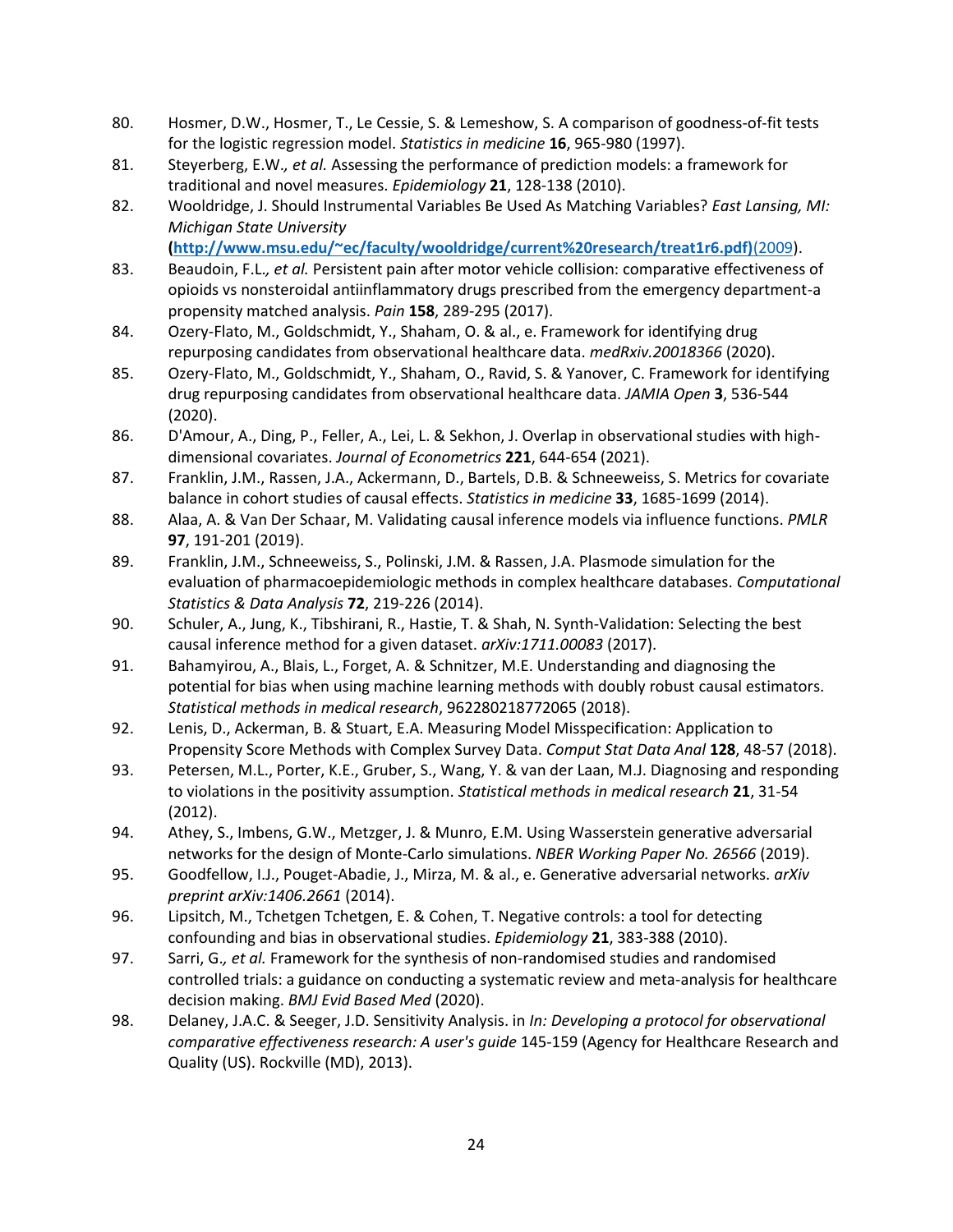- 99. Suchard, M.A.*, et al.* Comprehensive comparative effectiveness and safety of first-line antihypertensive drug classes: a systematic, multinational, large-scale analysis. *Lancet* **394**, 1816-1826 (2019).
- 100. Lash, T.L.*, et al.* Good practices for quantitative bias analysis. *Int J Epidemiol* **43**, 1969-1985 (2014).

Figures



Figure 1. Illustration and examples for 'proxy confounder' adjustment.